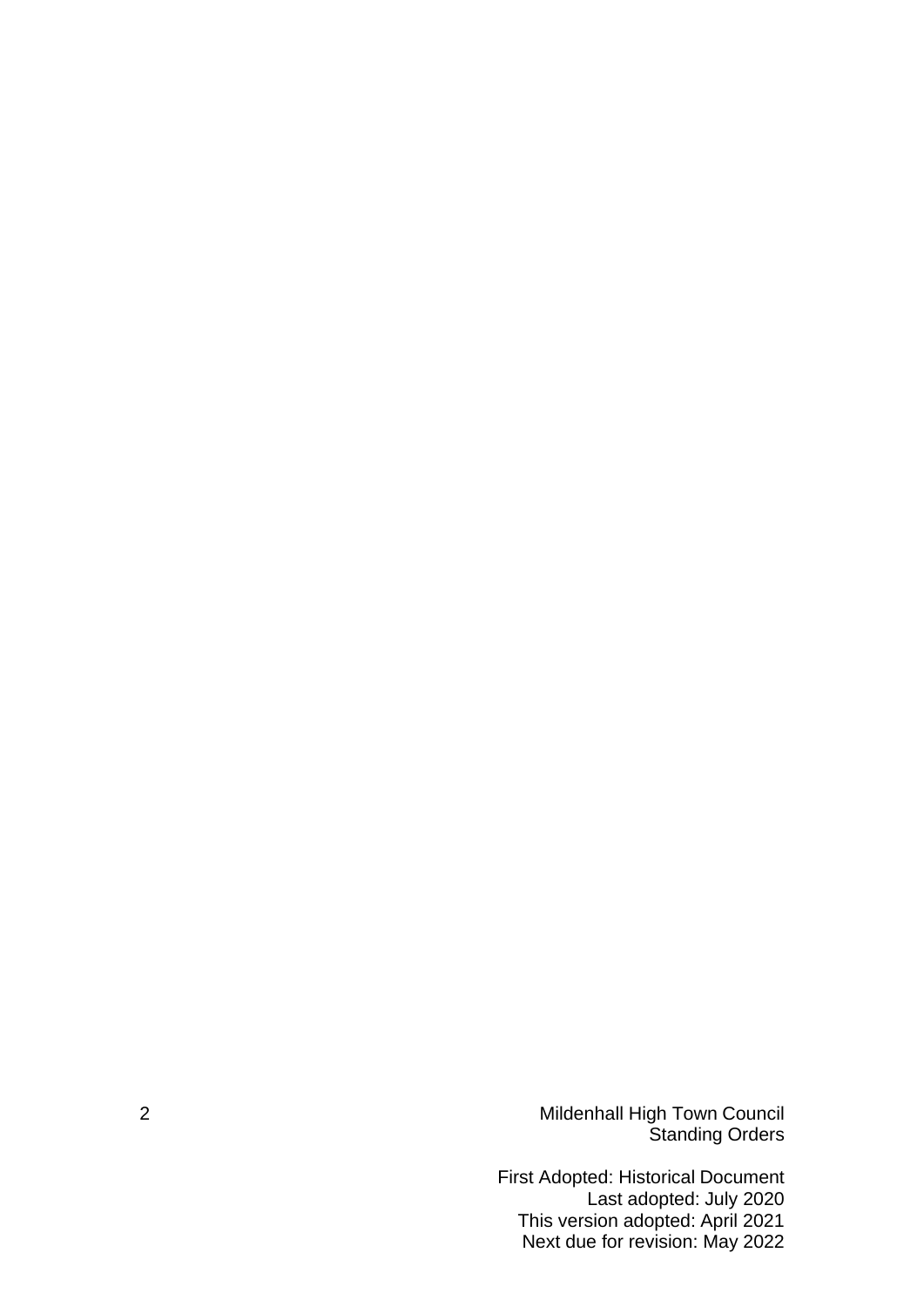| 1. |                                                            |  |
|----|------------------------------------------------------------|--|
| 2. |                                                            |  |
| 3. |                                                            |  |
| 4. |                                                            |  |
| 5. |                                                            |  |
| 6. | EXTRAORDINARY MEETINGS OF THE COUNCIL, COMMITTEES AND      |  |
| 7. |                                                            |  |
| 8. |                                                            |  |
| 9. | MOTIONS FOR A MEETING THAT REQUIRE WRITTEN NOTICE TO       |  |
|    | 10. MOTIONS AT A MEETING THAT DO NOT REQUIRE WRITTEN       |  |
|    |                                                            |  |
|    |                                                            |  |
|    |                                                            |  |
|    |                                                            |  |
|    |                                                            |  |
|    |                                                            |  |
|    |                                                            |  |
|    |                                                            |  |
|    |                                                            |  |
|    |                                                            |  |
|    | 21. RESPONSIBILITIES UNDER DATA PROTECTION LEGISLATION  33 |  |
|    |                                                            |  |
|    |                                                            |  |
|    | 24. COMMUNICATING WITH DISTRICT AND COUNTY OR UNITARY      |  |
|    |                                                            |  |
|    |                                                            |  |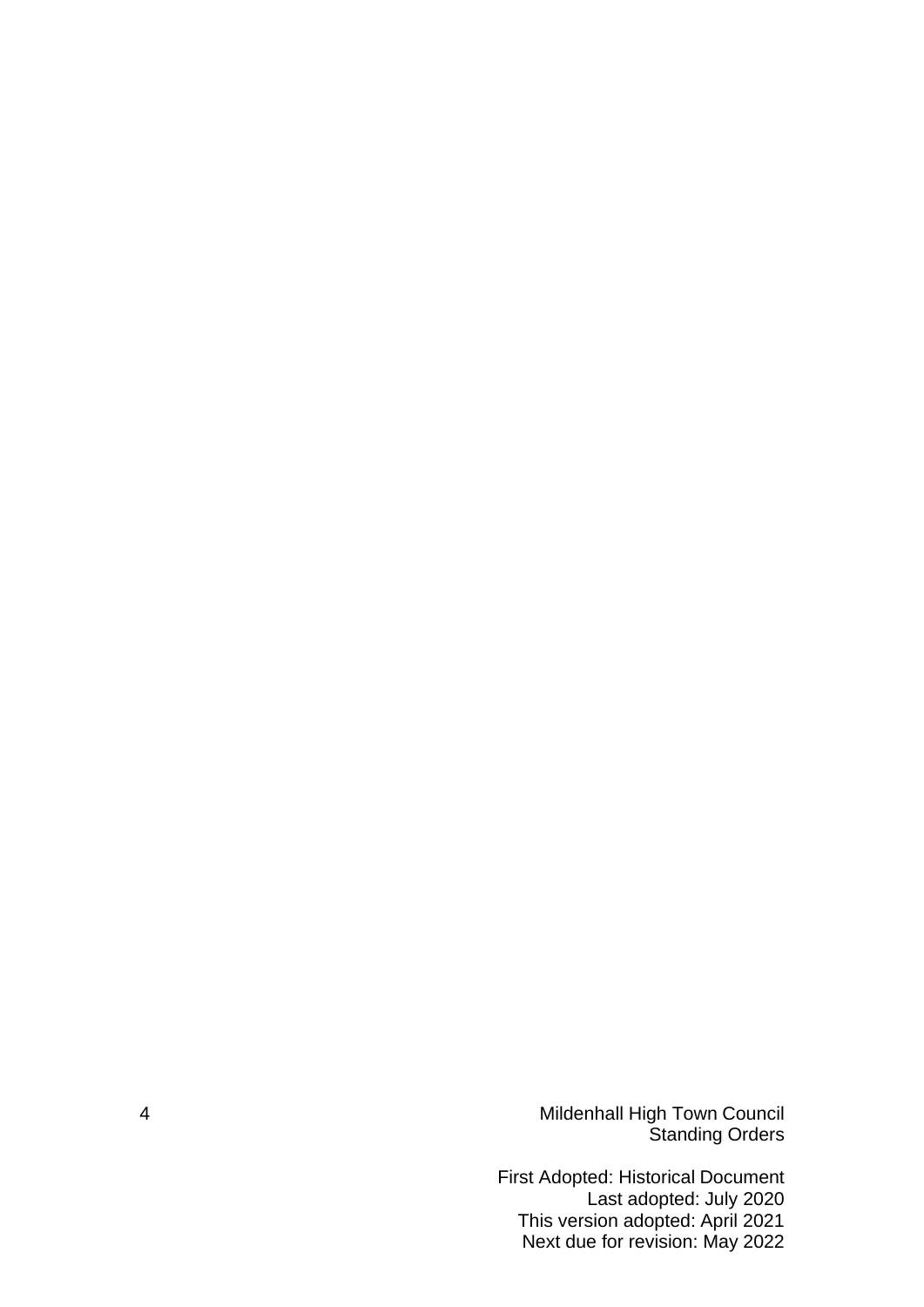#### <span id="page-4-0"></span> $1.$ **RULES OF DEBATE AT MEETINGS**

- a Motions on the agenda shall be considered in the order that they appear unless the order is changed at the discretion of the chairman of the meeting.
- b A motion (including an amendment) shall not be progressed unless it has been moved and seconded.
- c A motion on the agenda that is not moved by its proposer may be treated by the chairman of the meeting as withdrawn.
- d If a motion (including an amendment) has been seconded, it may be withdrawn by the proposer only with the consent of the seconder and the meeting.
- e An amendment is a proposal to remove or add words to a motion. It shall not negate the motion.
- f If an amendment to the original motion is carried, the original motion (as amended) becomes the substantive motion upon which further amendment(s) may be moved.
- g An amendment shall not be considered unless early verbal notice of it is given at the meeting and, if requested by the chairman of the meeting, is expressed in writing to the chairman.
- h A councillor may move an amendment to his own motion if agreed by the meeting. If a motion has already been seconded, the amendment shall be with the consent of the seconder and the meeting.
- i If there is more than one amendment to an original or substantive motion, the amendments shall be moved in the order directed by the chairman of the meeting.
- j Subject to standing order 1(k), only one amendment shall be moved and debated at a time, the order of which shall be directed by the chairman of the meeting.
- k One or more amendments may be discussed together if the chairman of the meeting considers this expedient but each amendment shall be voted upon separately.
- l A councillor may not move more than one amendment to an original or substantive motion.
- m The mover of an amendment has no right of reply at the end of debate on it.

5 Mildenhall High Town Council Standing Orders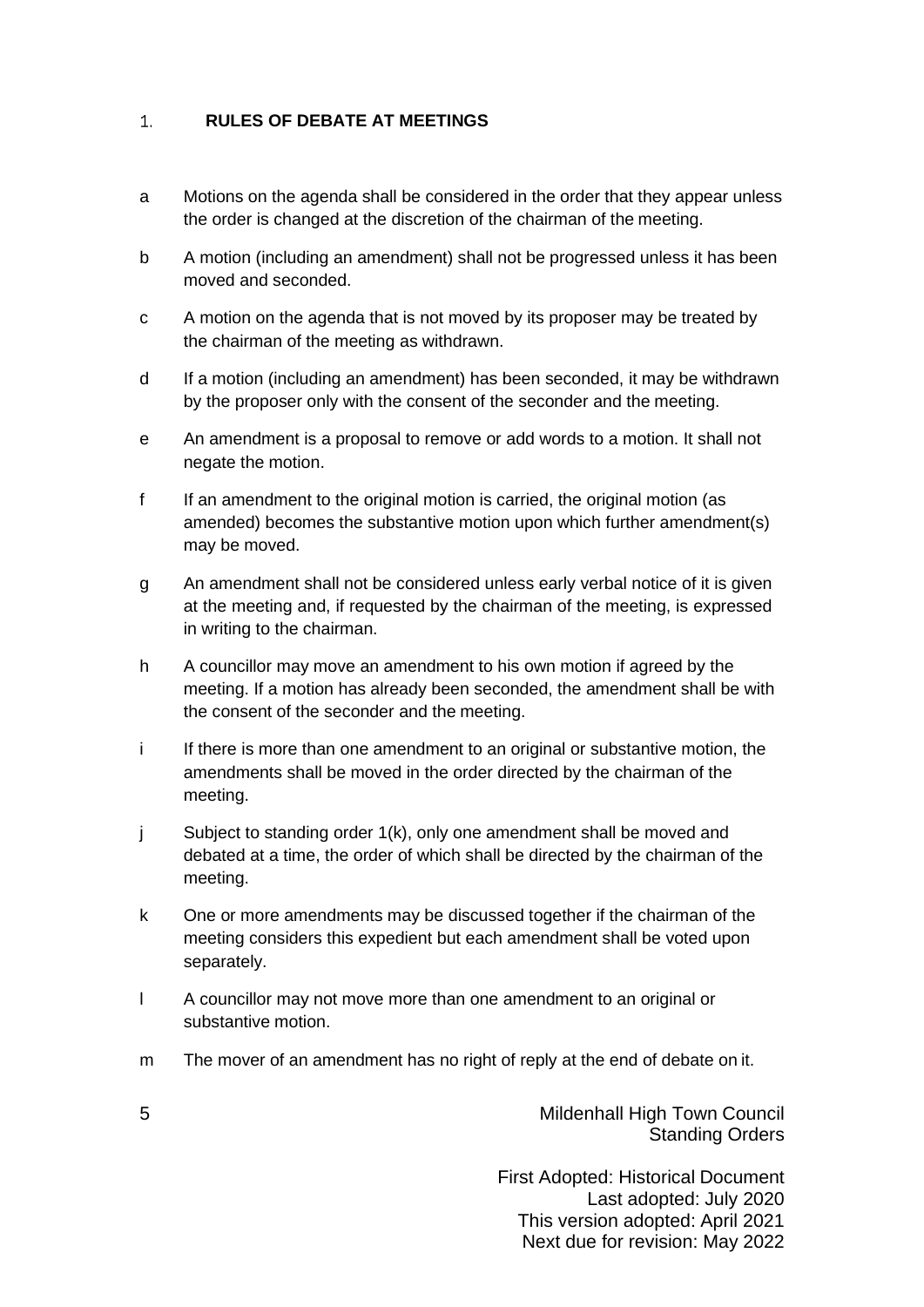- n Where a series of amendments to an original motion are carried, the mover of the original motion shall have a right of reply either at the end of debate on the first amendment or at the very end of debate on the final substantive motion immediately before it is put to the vote.
- o Unless permitted by the chairman of the meeting, a councillor may speak once in the debate on a motion except:
	- i. to speak on an amendment moved by another councillor;
	- ii. to move or speak on another amendment if the motion has been amended since he last spoke;
	- iii. to make a point of order;
	- iv. to give a personal explanation; or
	- v. to exercise a right of reply.
- p During the debate on a motion, a councillor may interrupt only on a point of order or a personal explanation and the councillor who was interrupted shall stop speaking. A councillor raising a point of order shall identify the standing order which he considers has been breached or specify the other irregularity in the proceedings of the meeting he is concerned by.
- q A point of order shall be decided by the chairman of the meeting and his decision shall be final.
- r When a motion is under debate, no other motion shall be moved except:
	- i. to amend the motion;
	- ii. to proceed to the next business;
	- iii. to adjourn the debate;
	- iv. to put the motion to a vote;
	- v. to ask a person to be no longer heard or to leave the meeting;
	- vi. to refer a motion to a committee or sub-committee for consideration;
	- vii. to exclude the public and press;
	- viii. to adjourn the meeting; or
	- ix. to suspend particular standing order(s) excepting those which reflect mandatory statutory or legal requirements.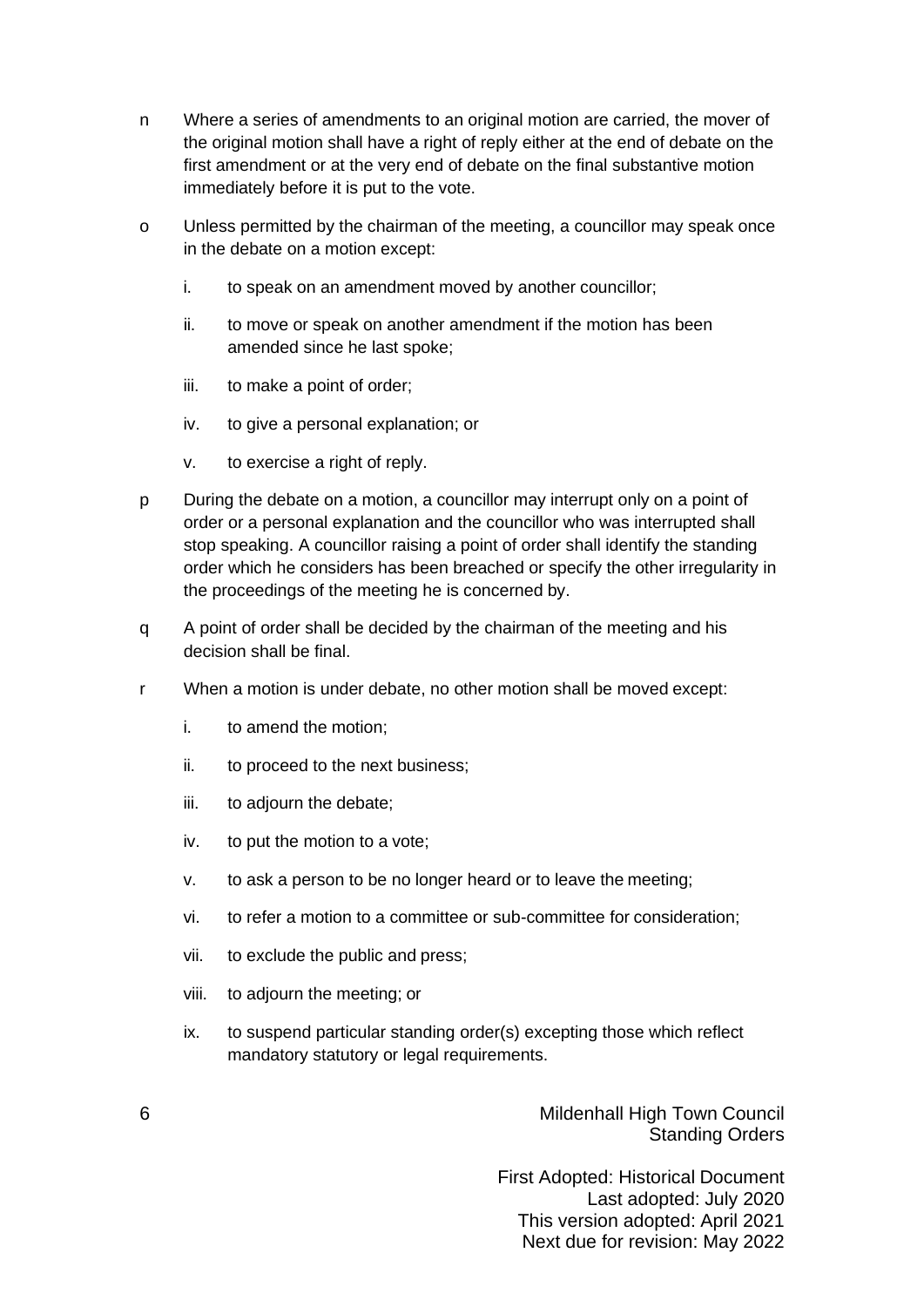- s Before an original or substantive motion is put to the vote, the chairman of the meeting shall be satisfied that the motion has been sufficiently debated and that the mover of the motion under debate has exercised or waived his right of reply.
- t Excluding motions moved under standing order 1(r), the contributions or speeches by a councillor shall relate only to the motion under discussion and shall not exceed 3 minutes without the consent of the chairman of the meeting.

#### <span id="page-6-0"></span>**DISORDERLY CONDUCT AT MEETINGS**  $2.$

- a No person shall obstruct the transaction of business at a meeting or behave offensively or improperly. If this standing order is ignored, the chairman of the meeting shall request such person(s) to moderate or improve their conduct.
- b If person(s) disregard the request of the chairman of the meeting to moderate or improve their conduct, any councillor or the chairman of the meeting may move that the person be no longer heard or be excluded from the meeting. The motion, if seconded, shall be put to the vote without discussion.
- c If a resolution made under standing order 2(b) is ignored, the chairman of the meeting may take further reasonable steps to restore order or to progress the meeting. This may include temporarily suspending or closing the meeting.

#### <span id="page-6-1"></span> $\overline{3}$ . **MEETINGS GENERALLY**

| <b>Full Council meetings</b> | ● |
|------------------------------|---|
| Committee meetings           |   |
| Sub-committee meetings       |   |

- a **Meetings shall not take place in premises which at the time of the meeting are used for the supply of alcohol, unless no other premises are available free of charge or at a reasonable cost.**
- b **The minimum three clear days for notice of a meeting does not include the day on which notice was issued, the day of the meeting, a Sunday, a day of the Christmas break, a day of the Easter break or of a bank holiday or a day appointed for public thanksgiving or mourning.**
- c **The minimum three clear days' public notice for a meeting does not include the day on which the notice was issued or the day of the**

7 Mildenhall High Town Council Standing Orders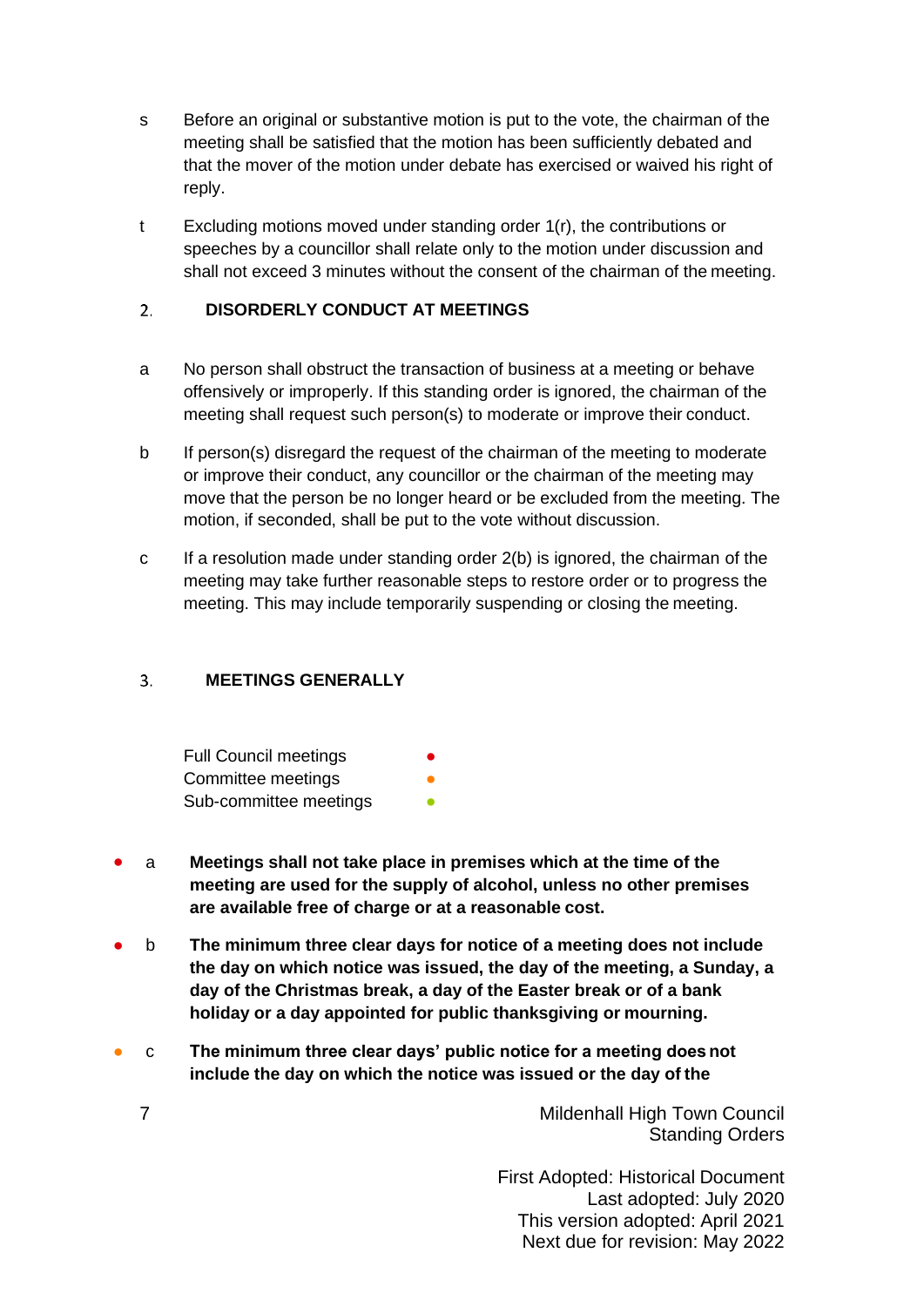**meeting unless the meeting is convened at shorter notice** OR [The minimum three clear days' public notice of a meeting does not include the day on which the notice was issued or the day of the meeting].

- ● d **Meetings shall be open to the public unless their presence is prejudicial to the public interest by reason of the confidential nature of the business to be transacted or for other special reasons. The public's exclusion from part or all of a meeting shall be by a resolution which shall give reasons for the public's exclusion.**
	- e Members of the public may make representations, answer questions and give evidence at a meeting which they are entitled to attend in respect of the business on the agenda.
	- f The period of time designated for public participation at a meeting in accordance with standing order 3(e) shall not exceed 15 minutes unless directed by the chairman of the meeting.
	- g Subject to standing order 3(f), a member of the public shall not speak for more than 3 minutes.
	- h In accordance with standing order 3(e), a question shall not require a response at the meeting nor start a debate on the question. The chairman of the meeting may direct that a written or oral response be given.
	- i A person shall raise his hand when requesting to speak and stand when speaking (except when a person has a disability or is likely to suffer discomfort). The chairman of the meeting may at any time permit a person to be seated when speaking.
	- j A person who speaks at a meeting shall direct his comments to the chairman of the meeting.
	- k Only one person is permitted to speak at a time. If more than one person wants to speak, the chairman of the meeting shall direct the order of speaking.
- ● l **Subject to standing order 3(m), a person who attends a meeting is permitted to report on the meeting whilst the meeting is open to the public. To "report" means to film, photograph, make an audio recording of meeting proceedings, use any other means for enabling persons not present to see or hear the meeting as it takes place or later or to report or to provide oral or written commentary about the meeting so that the report or commentary is available as the meeting takes place or later to persons not present.**

8 Mildenhall High Town Council Standing Orders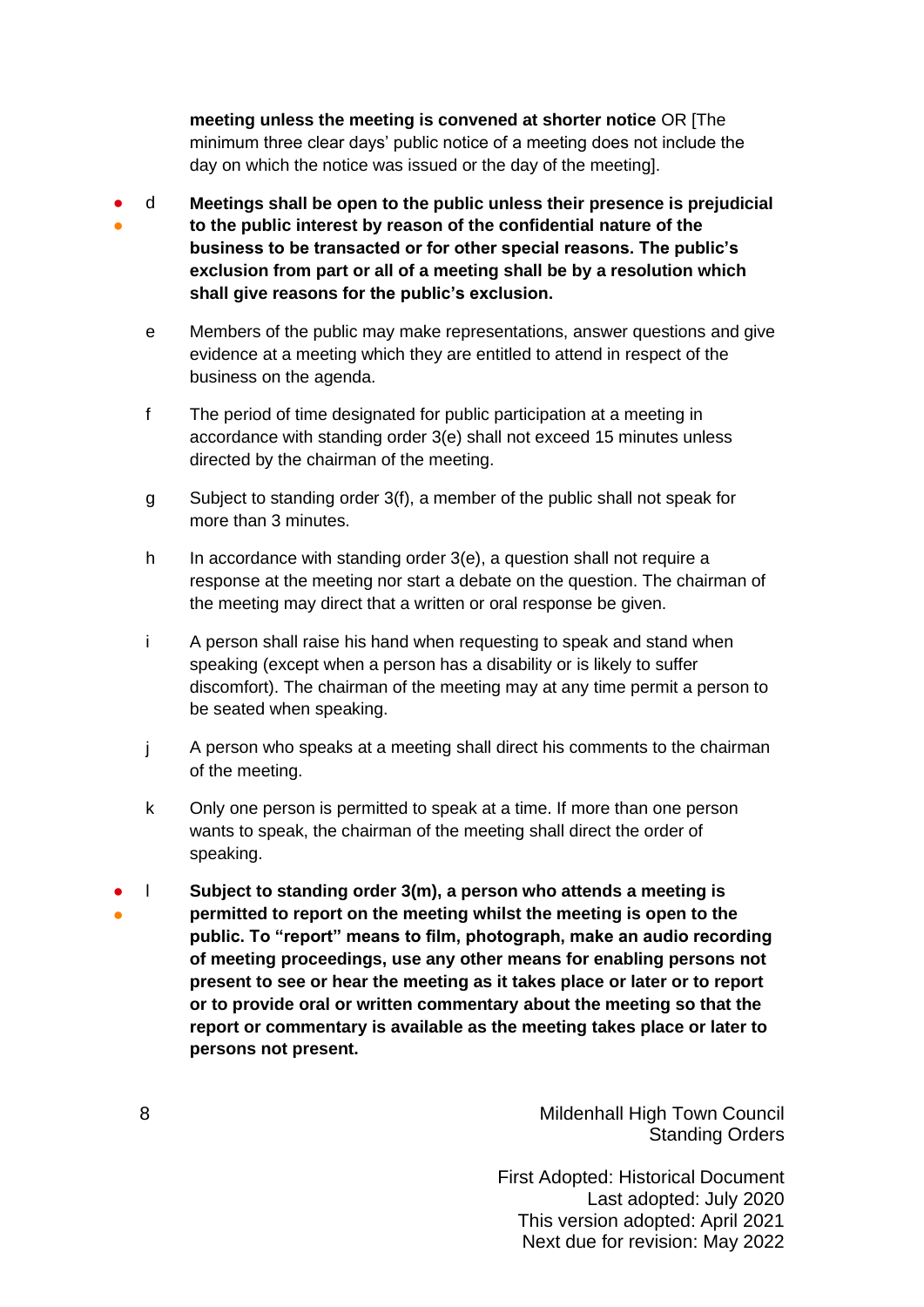- M **A person present at a meeting may not provide an oral report or oral**  ● **commentary about a meeting as it takes place without permission.**
- N **The press shall be provided with reasonable facilities for the taking of their report of all or part of a meeting at which they are entitled to be present.** ●
- o **Subject to standing orders which indicate otherwise, anything authorised or required to be done by, to or before the Mayor of the Council may in his absence be done by, to or before the Deputy Mayor of the Council (if there is one).**
- P **The Mayor of the Council, if present, shall preside at a meeting. If the Mayor is absent from a meeting, the Deputy Mayor of the Council (if there is one) if present, shall preside. If both the Mayor and Deputy Mayor are absent from a meeting, a councillor as chosen by the councillors present at the meeting shall preside at the meeting.**
- Q **Subject to a meeting being quorate, all questions at a meeting shall be decided by a majority of the councillors and non-councillors with voting rights present and voting.** ● ●
- R **The chairman of a meeting may give an original vote on any matter put** to the vote, and in the case of an equality of votes may exercise his ● **casting vote whether or not he gave an original vote.**

*See standing orders 5(h) and (i) for the different rules that apply in the election of the Chairman of the Council at the annual meeting of the Council.*

- S **Unless standing orders provide otherwise, voting on a question shall be by a show of hands. At the request of a councillor, the voting on any question shall be recorded so as to show whether each councillor present and voting gave his vote for or against that question.** Such a request shall be made before moving on to the next item of business on the agenda.
	- T The minutes of a meeting shall include an accurate record of the following:
		- i. the time and place of the meeting;
		- ii. the names of councillors who are present and the names of councillors who are absent;
		- iii. interests that have been declared by councillors and non-councillors with voting rights;

9 Mildenhall High Town Council Standing Orders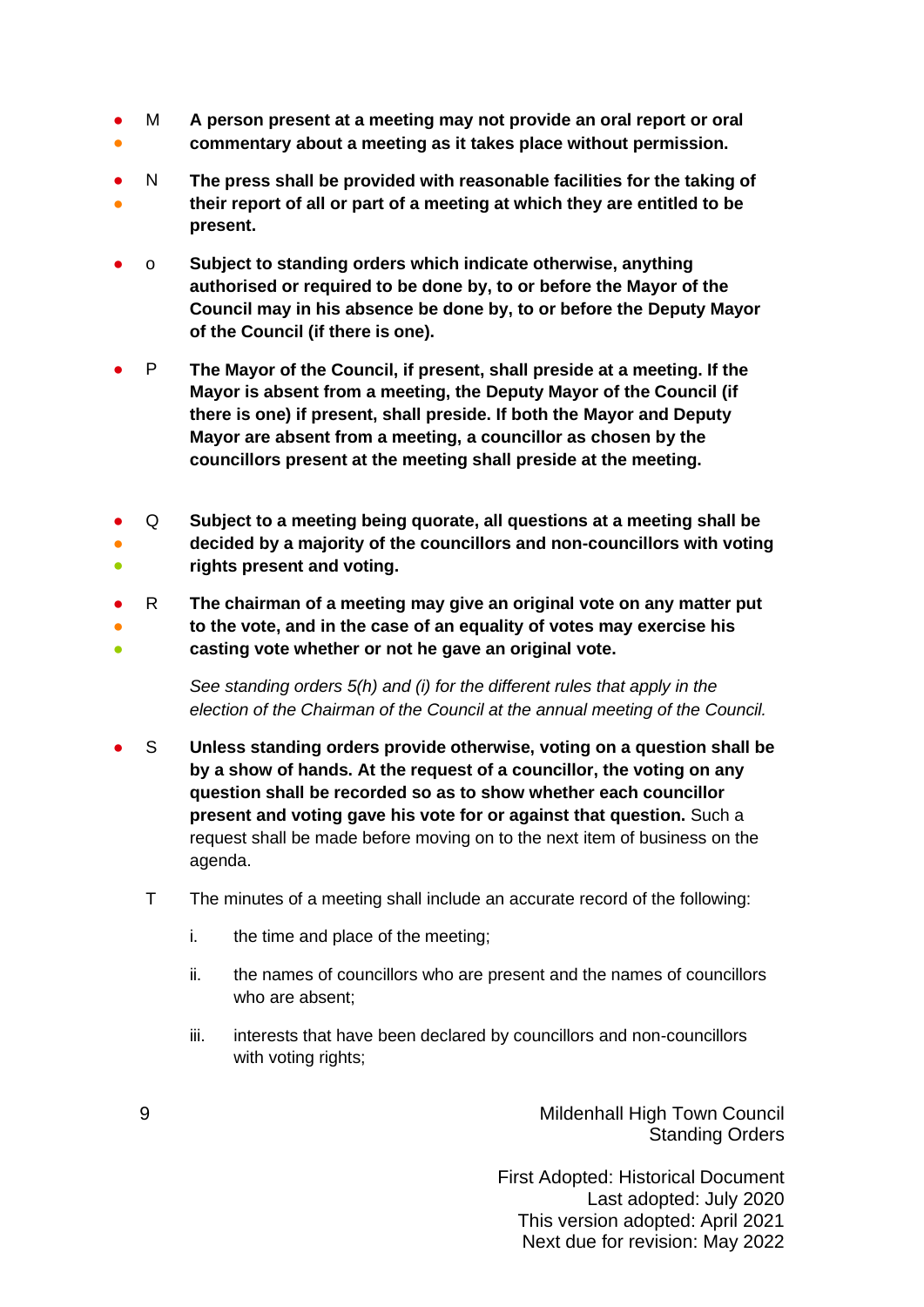- iv. the grant of dispensations (if any) to councillors and non-councillors with voting rights;
- v. whether a councillor or non-councillor with voting rights left the meeting when matters that they held interests in were being considered;
- vi. if there was a public participation session; and
- vii. the resolutions made.
- u **A councillor or a non-councillor with voting rights who has a**
- **disclosable pecuniary interest or another interest as set out in the**
- **Council's code of conduct in a matter being considered at a meeting is subject to statutory limitations or restrictions under the code on his right to participate and vote on that matter.**
- v **No business may be transacted at a meeting unless at least one-third of the whole number of members of the Council are present and in no case shall the quorum of a meeting be less than three.**

*See standing order 4d(viii) for the quorum of a committee or sub-committee meeting.*

10 Mildenhall High Town Council Standing Orders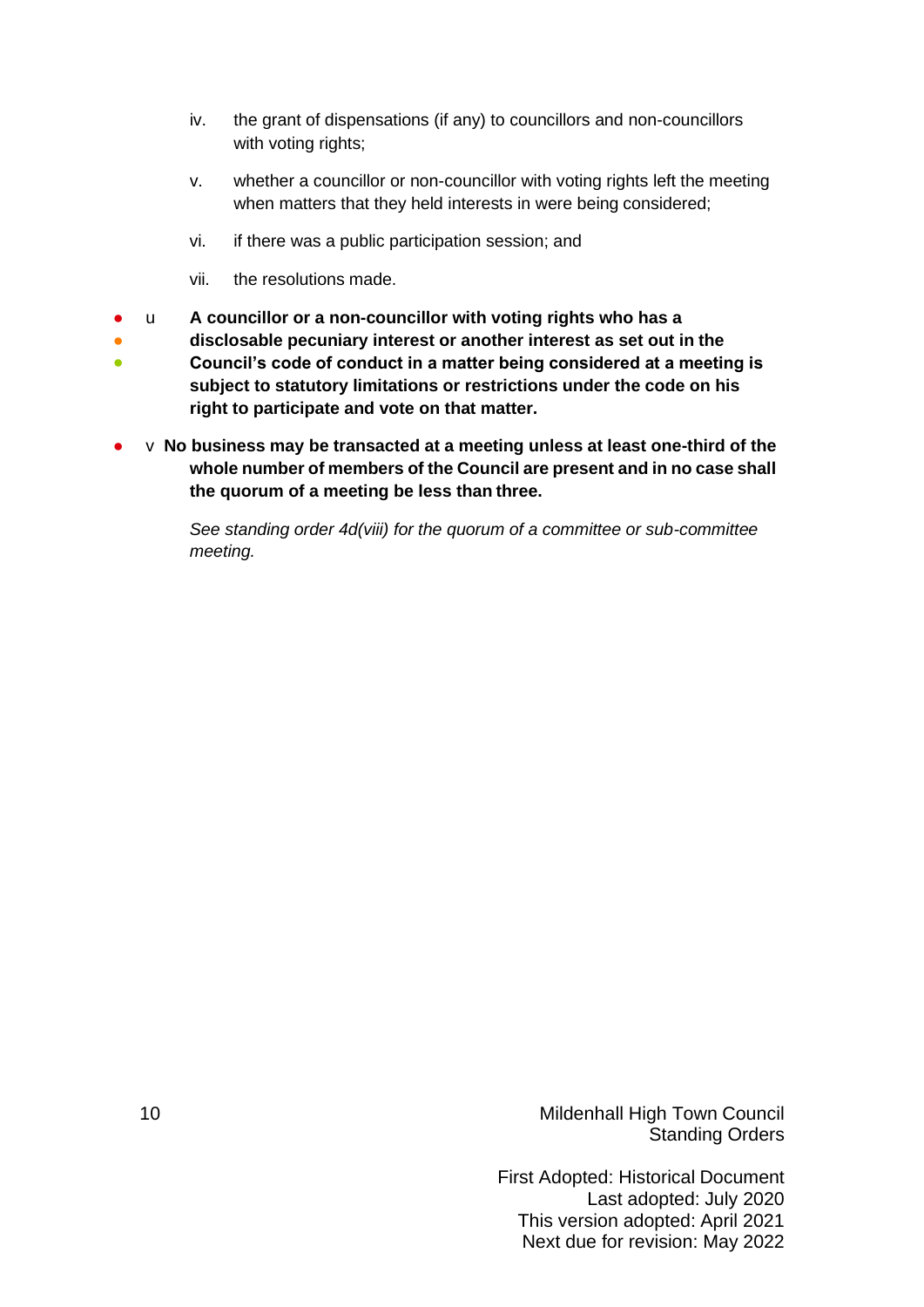#### ● w **If a meeting is or becomes inquorate no business shall be transacted**

- ● and the meeting shall be closed. The business on the agenda for the meeting shall be adjourned to another meeting.
	- x A meeting shall not exceed a period 2 hours, without the agreement of a majority of those members in attendance.

#### <span id="page-10-0"></span> $4.$ **COMMITTEES AND SUB-COMMITTEES**

- **a Unless the Council determines otherwise, a committee may appoint a sub-committee whose terms of reference and members shall be determined by the committee.**
- **b The members of a committee may include non-councillors unless it is a committee which regulates and controls the finances of the Council.**
- **c Unless the Council determines otherwise, all the members of an advisory committee and a sub-committee of the advisory committee may be noncouncillors.**
- d The Council may appoint standing committees or other committees as may be necessary, and:
	- i. shall determine their terms of reference;
	- ii. shall determine the number and time of the ordinary meetings of a standing committee up until the date of the next annual meeting of the Council;
	- iii. shall permit a committee, other than in respect of the ordinary meetings of a committee, to determine the number and time of its meetings;
	- iv. shall, subject to standing orders 4(b) and (c), appoint and determine the terms of office of members of such a committee;
	- v. may, subject to standing orders 4(b) and (c), appoint and determine the terms of office of the substitute members to a committee whose role is to replace the ordinary members at a meeting of a committee if the ordinary members of the committee confirm to the Proper Officer 3 days before the meeting that they are unable to attend;
	- vi. shall, after it has appointed the members of a standing committee, appoint the chairman of the standing committee;

11 Mildenhall High Town Council Standing Orders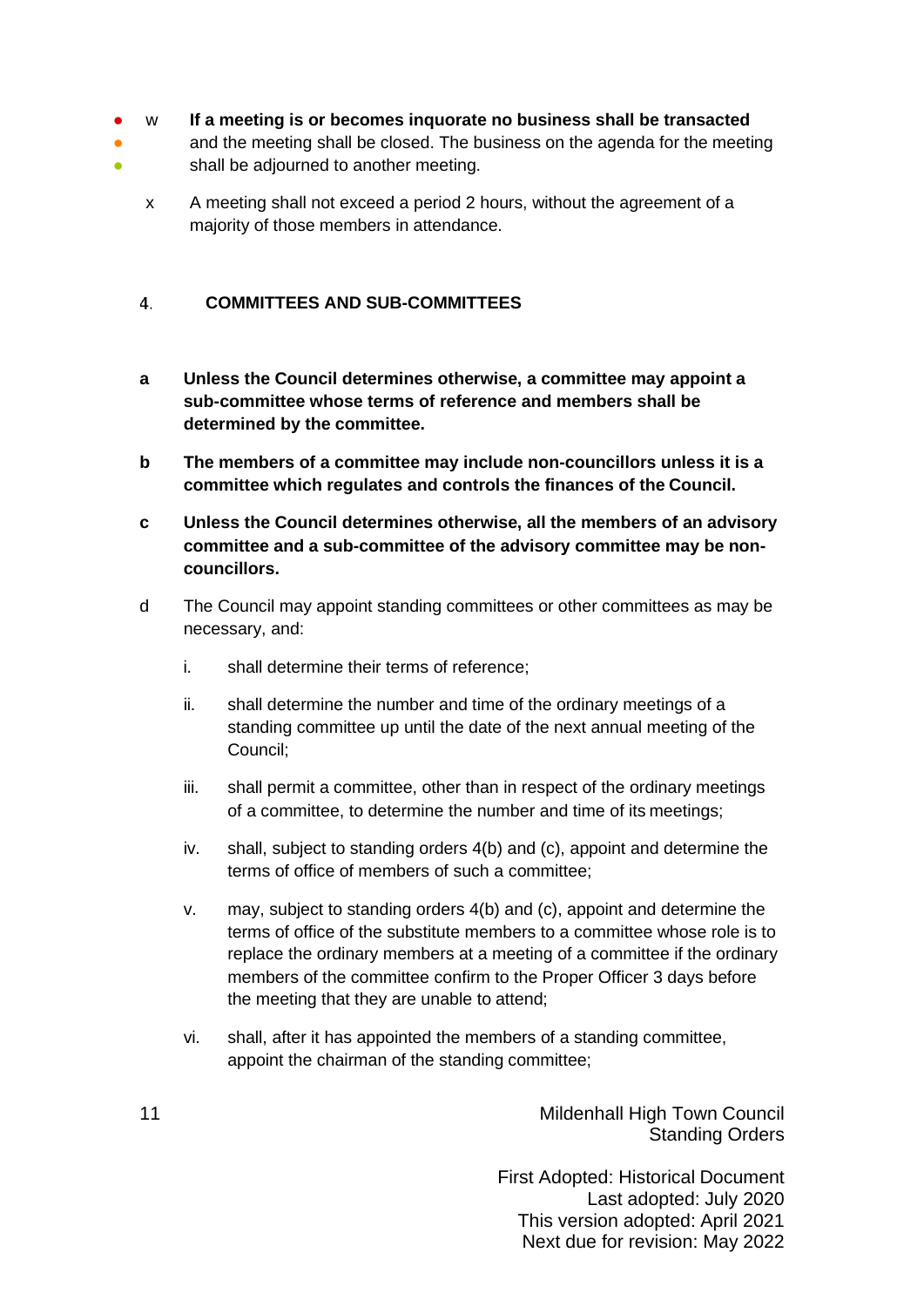- vii. shall permit a committee other than a standing committee, to appoint its own chairman at the first meeting of the committee;
- viii. shall determine the place, notice requirements and quorum for a meeting of a committee and a sub-committee which, in both cases, shall be no less than three;
- ix. shall determine if the public may participate at a meeting of a committee;
- x. shall determine if the public and press are permitted to attend the meetings of a sub-committee and also the advance public notice requirements, if any, required for the meetings of a sub-committee;
- xi. shall determine if the public may participate at a meeting of a subcommittee that they are permitted to attend; and
- xii. may dissolve a committee or a sub-committee.
- xiii. The usual order for considering reports from Committee Chairmen and recommendations of Committees will be:
	- 1. Amenities and Operations Committee
	- 2. Establishment and Policy Committee
	- 3. Planning Committee
	- 4. Communications and Events Committee
	- 5. Personnel Committee
	- 6. Working Groups
	- 7. Task and Finish Groups
	- xiv. The order may be changed by the meeting by motion put by the chairman where this is conducive to the efficient conduct of business.
	- xv. Recommendations of Committees must be included in full on the agenda for the Council meeting. Recommendations of Committees meeting after the notice of the meeting has been sent to Councillors must be circulated to all Councillors as soon as practical.
	- xvi. Recommendations may not be discussed until they have been moved and seconded. This will normally be done by the Chairman and Vice Chairman.
- 12 Mildenhall High Town Council Standing Orders xvii. Normally only one recommendation may be discussed at a time, but the Chairman may allow 2 or more recommendations to be discussed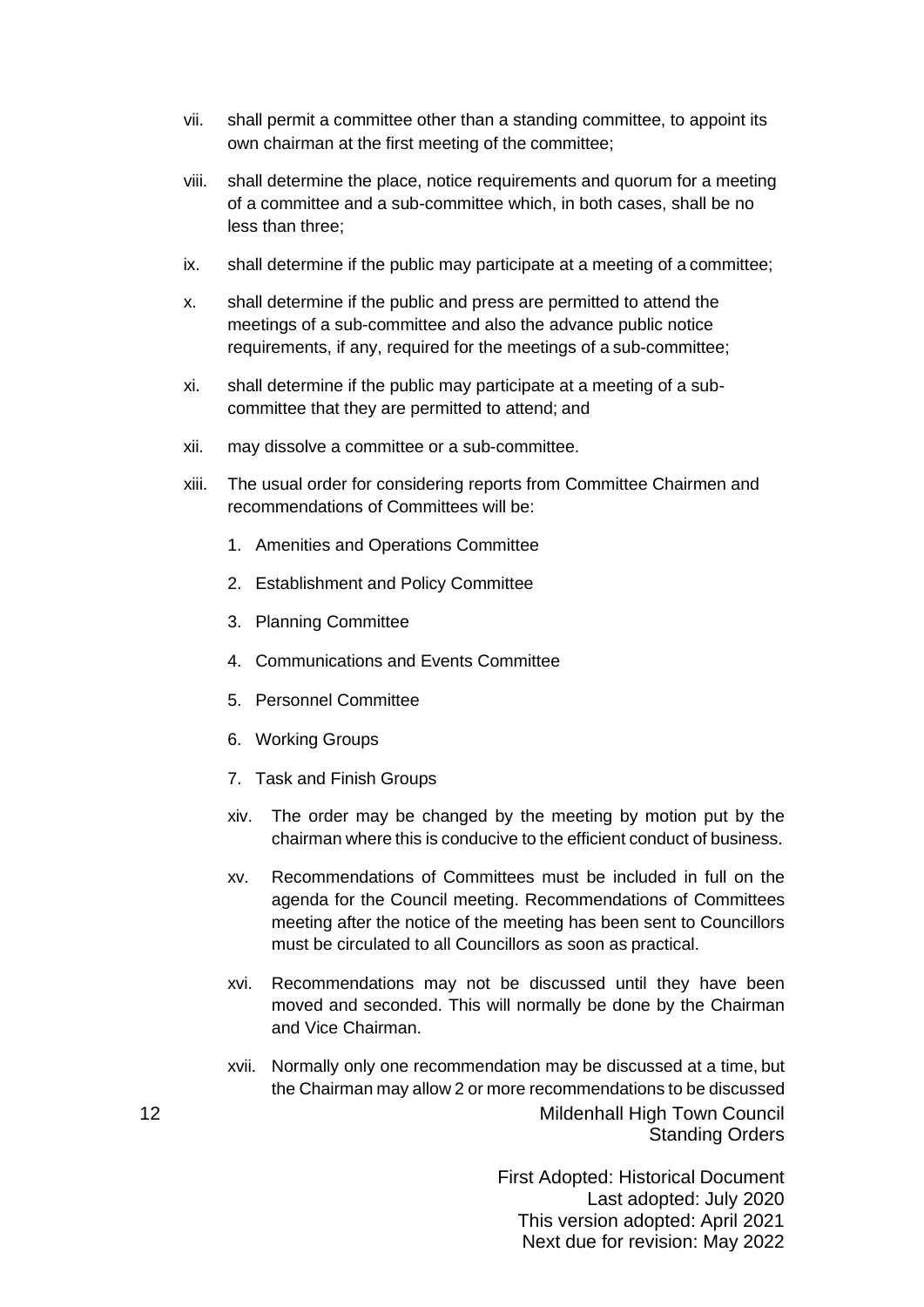together where this is conducive to the efficient conduct of business.

e i. Special meetings of a Committee may be called by the Town Manager in consultation with the Committee Chairman.

13 Mildenhall High Town Council Standing Orders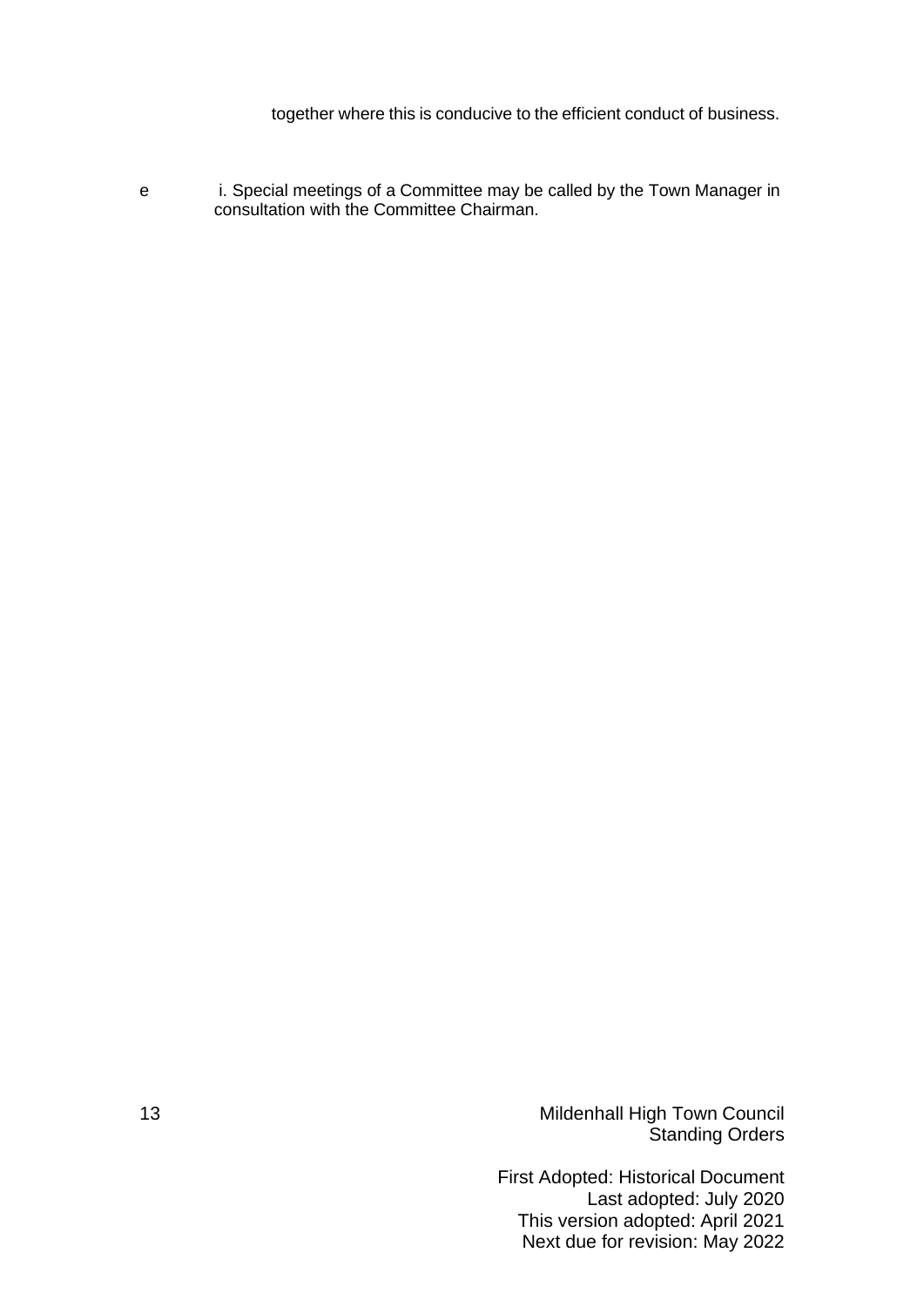ii. Notice of the time and place of meetings must be fixed in a conspicuous place in the Parish at least 5 clear days before the meeting.

- iii. All Councillors of the Council shall be given (by post, email or left at their residence) at least 5 clear days written notice of all meetings of a Committee from the Town Manager specifying the business proposed to be transacted (the agenda).
- f Business will usually be dealt with in the following order:
	- To receive Apologies for Absence
	- Disclosures of interest by Councillors in items on the agenda
	- Agreeing the minutes of the last meeting and signing them (SO 1.6)
	- Public Question time (SO1.8)
	- Any business remaining from previous meetings
	- Other business placed on the agenda.
- g Voting
	- i. Subject to any legal requirement all questions to be decided by a Committee shall be decided by a majority of the Councillors present and voting.
	- ii. Councillors shall vote by show of hands. A Councillor's vote will only be counted if the Councillor is in the room of the meeting at the time the vote is taken.
	- iii. Immediately before or after a vote is taken and before the next business is commenced, a Councillor may request that the minutes of the meeting record the way in which the Councillor has voted or that the Councillor abstained from voting. The minutes shall note whether the Councillor voted for or against the question put or whether the Councillor abstained.
	- iv. In the case of an equality of votes the Chairman may give a casting vote whether or not s/he gave a first vote.
- h. i. Any Councillor who is not a member of a Committee may attend any meeting of that Committee.

ii.The Chairman may permit any such Councillor to speak.

#### i. AMENITIES AND OPERATIONS COMMITTEE

The Committee will comprise a maximum of 10 Councillors (including the Mayor and Deputy Mayor of the Council). The quorum of the Committee shall be four.

14 Mildenhall High Town Council Standing Orders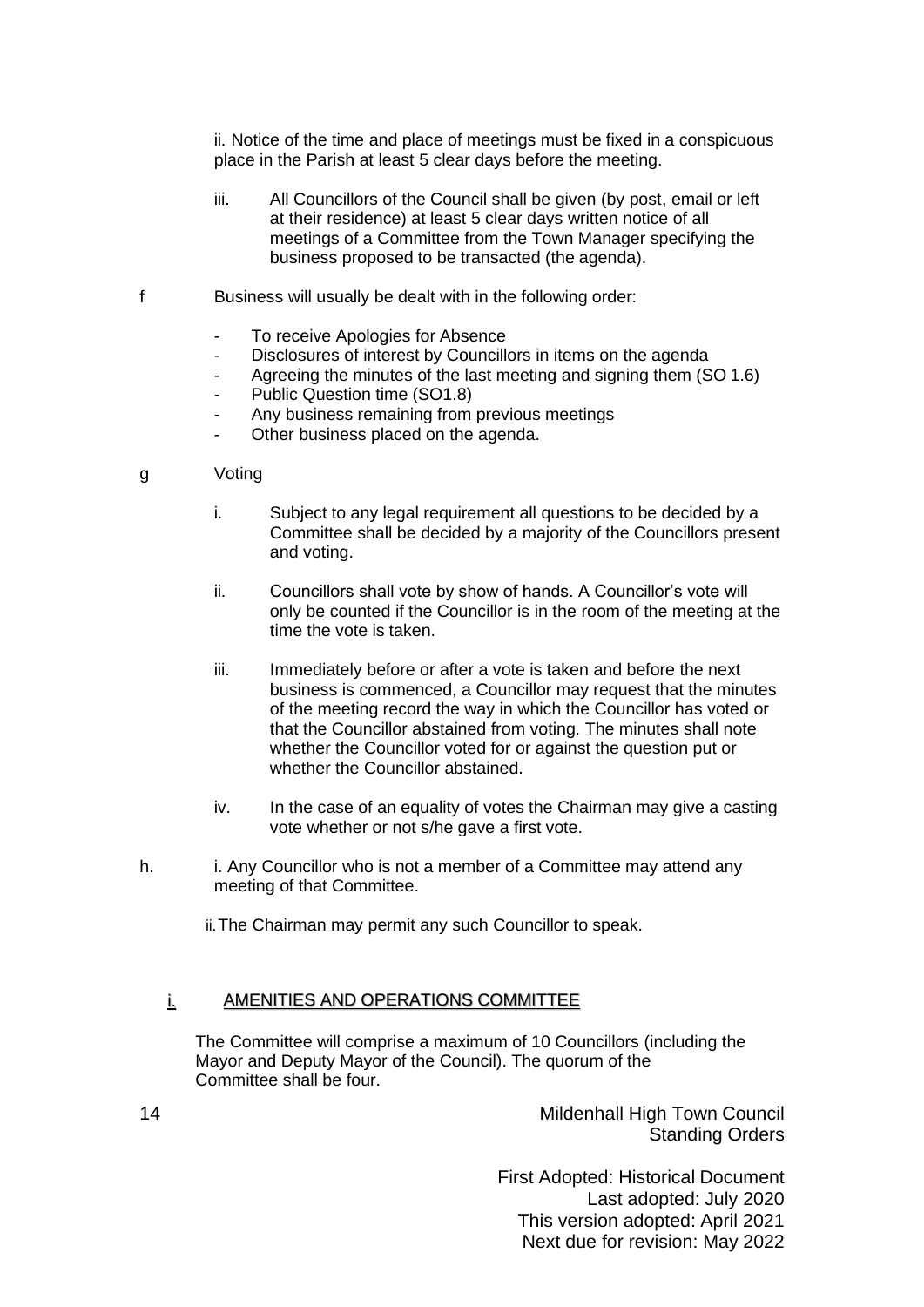The Committee shall undertake the following roles and functions:

- 1. To provide publicity, tourism, entertainment and events
- 2. To manage venue hire and premises management for the Jubilee Centre and The Pavillion
- 3. To support economic development and promotion of the Town Centre
- 4. To make recommendations to the Council on the formulation of any policy or strategy in relation to the discharge of its role and function.
- 5. To discharge all other aspects of its role and functions in accordance with relevant legislation, any policy or strategy relating to the function approved by the Council, and only within the budget provision made by the Council.
- 6. To vire expenditure within its own budget and to recommend to the Establishment and Policy Committee such other virements and carry overs as the Committee considers appropriate.
- 7. To oversee management of trees, gardens, parks and fields grass and hedge cutting, general maintenance.
- 8. To oversee riverbank and riparian responsibilities.
- 9. To oversee the cemeteries Thetford Road, Closed Cemetery, St Mary's Churchyard.
- 10. To oversee war memorials.
- 11. To oversee allotments Lark Road, Riverside.
- 12. To oversee playgrounds & MUGA.
- 13. Streetlighting and street furniture
- 14. Riverbank and riparian responsibilities.

## j. **ESTABLISHMENT AND POLICY COMMITTEE**

The Committee will comprise a maximum of 8 Councillors to include

15 Mildenhall High Town Council Standing Orders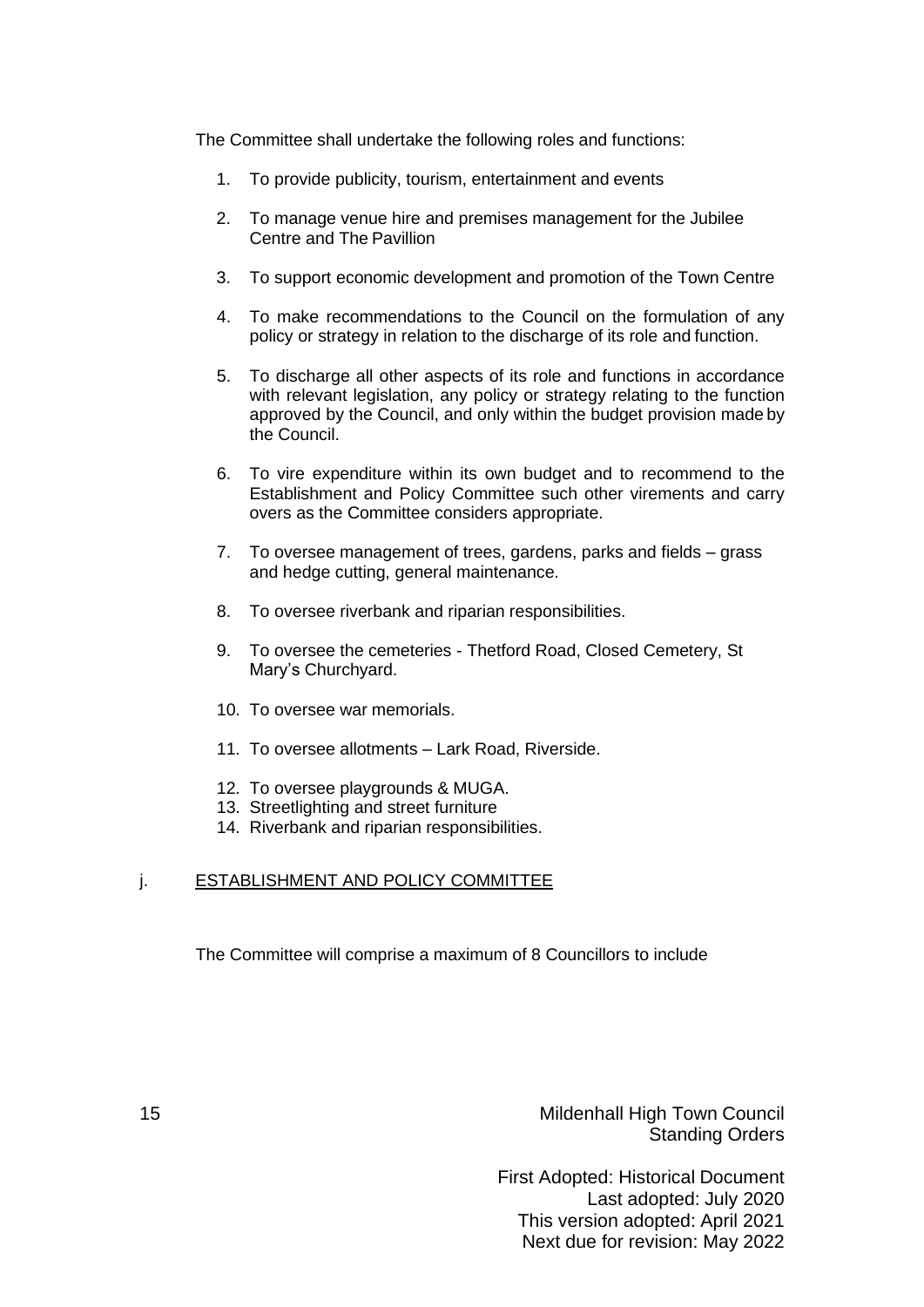the Mayor and Deputy Mayor of the Council, Chairman of Amenities and Operations Committee and Chairman of the Planning Committee and the immediate past Chair of this Committee. Three spaces to be filled by a free vote. The quorum of the Committee shall be four.

The Committee shall undertake the following roles and functions:

- 1. To keep under annual review the Council's constitution, objectives, policies, protocols and other governing documents.
- 2. To determine all the resource requirements of the Council and make recommendations to the Council. Resources include financial, land, property, employees and contractors.
- 3. To recommend to the Council an annual budget and precept.
- 4. To regularly monitor income and expenditure and to make any recommendations to the Council.
- 5. To consider recommendations of the Personnel Committee on Human Resource issues.
- 6. To manage matters relating to premises, leases and licences.
- 7. To make recommendations to the Council on the formulation of any policy or strategy in relation to the discharge of its role and function.
- 8. To discharge all other aspects of its role and functions in accordance with relevant legislation, any policy or strategy relating to the function approved by the Council, and only within the budget provision made by the Council.
- 9. To vire expenditure and carry overs within its own budget.

## k. PERSONNEL COMMITTEE

The Committee shall consist of no more than 6 Councillors and shall include the Mayor of the Council (in the Chair), the Deputy Mayor, the Chairman of the Establishment and Policy Committee, the Chairman of the Amenities and Operations Committee. The other two spaces to be filled with a free vote. The quorum for the Committee shall be 3 Councillors.

The Committee shall undertake the following role and functions:

16 Mildenhall High Town Council Standing Orders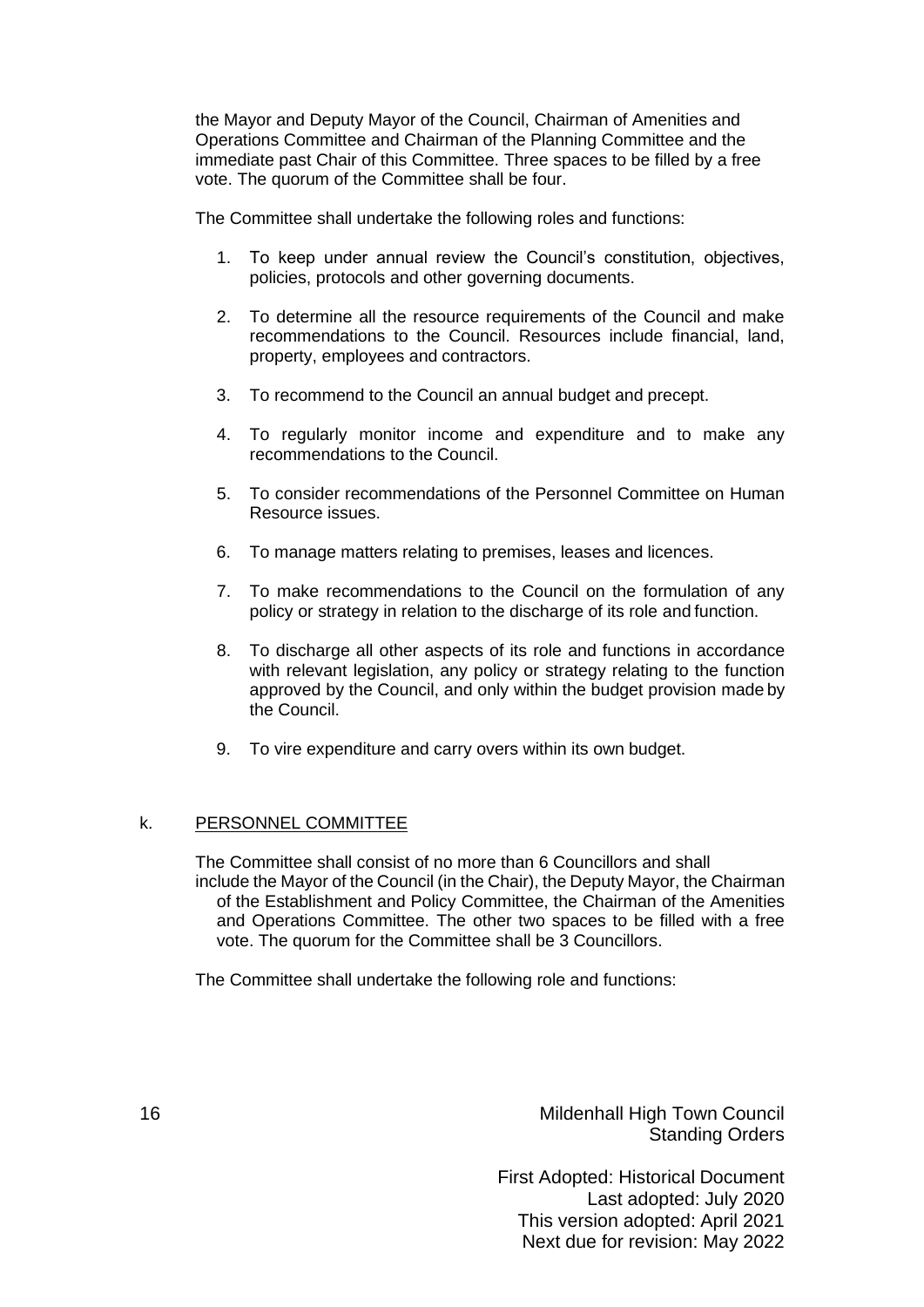- 1. To consider and determine matters relating to salaries and conditions of service, and health and safety and employment policies relating to all employees of the Council, with reference to the Service of the National Joint Council for Local Authorities NJC policies and to determine Council policy as to those discretionary provisions contained in the scheme.
- 2. In line with the Council's strategic objectives, to recommend to Full Council any changes in the Council's establishment resulting from a management review of the structure.
- 3. To receive and approve reports from the Town Manager on changes and/or issues relating to the Council's staff including overtime.
- 4. To consider and make recommendations to Full Council on the appointment of the Town Manager and on any matter relating to the conditions of employment and role of the Town Manager.
- 5. To approve job descriptions for all Staff.
- 6. To determine the training and qualification policy of the Council.
- 7. To determine the expenses policy of the Council
- 8. To determine the overtime payment policy of the Council
- 10. To establish the health, safety and welfare policy of the Council.
- 11. To determine applications for the payment of honoraria.
- 12. To determine the policy for the designation of staff as essential/casual car users.
- 13. To determine the Council's policy in relation to discretionary items of the Local Government Pension Scheme.
- 14. To approve proposals from the Town Manager for additional hours to be worked by the Town Manager and related TOIL or extra payments.
- 13. To receive and approve HR and/or medical reports relating to long term sickness and/or absence issues for senior staff including the Town Manager
- 14. To review and approve the performance management framework for Council employees.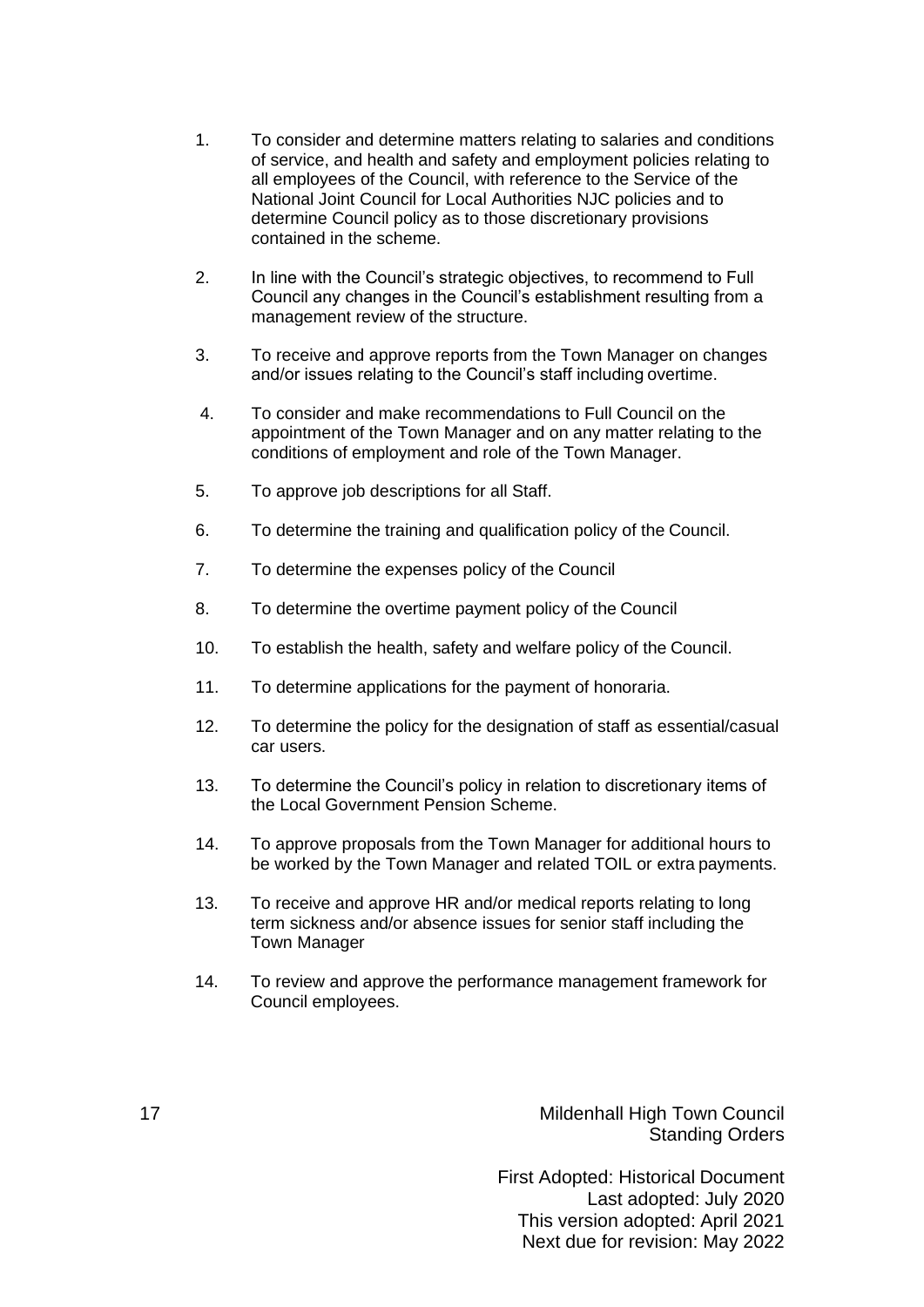## GRIEVANCE / DISCIPLINARY AND APPEALS PANELS

**Functions –** to deal with matters arising from the Council's disciplinary and grievance procedures. The Town Manager, in consultation with the Chairman, will call on a minimum of three members to serve as the Grievance, Disciplinary and Appeals Committees, should the need arise.

18 Mildenhall High Town Council Standing Orders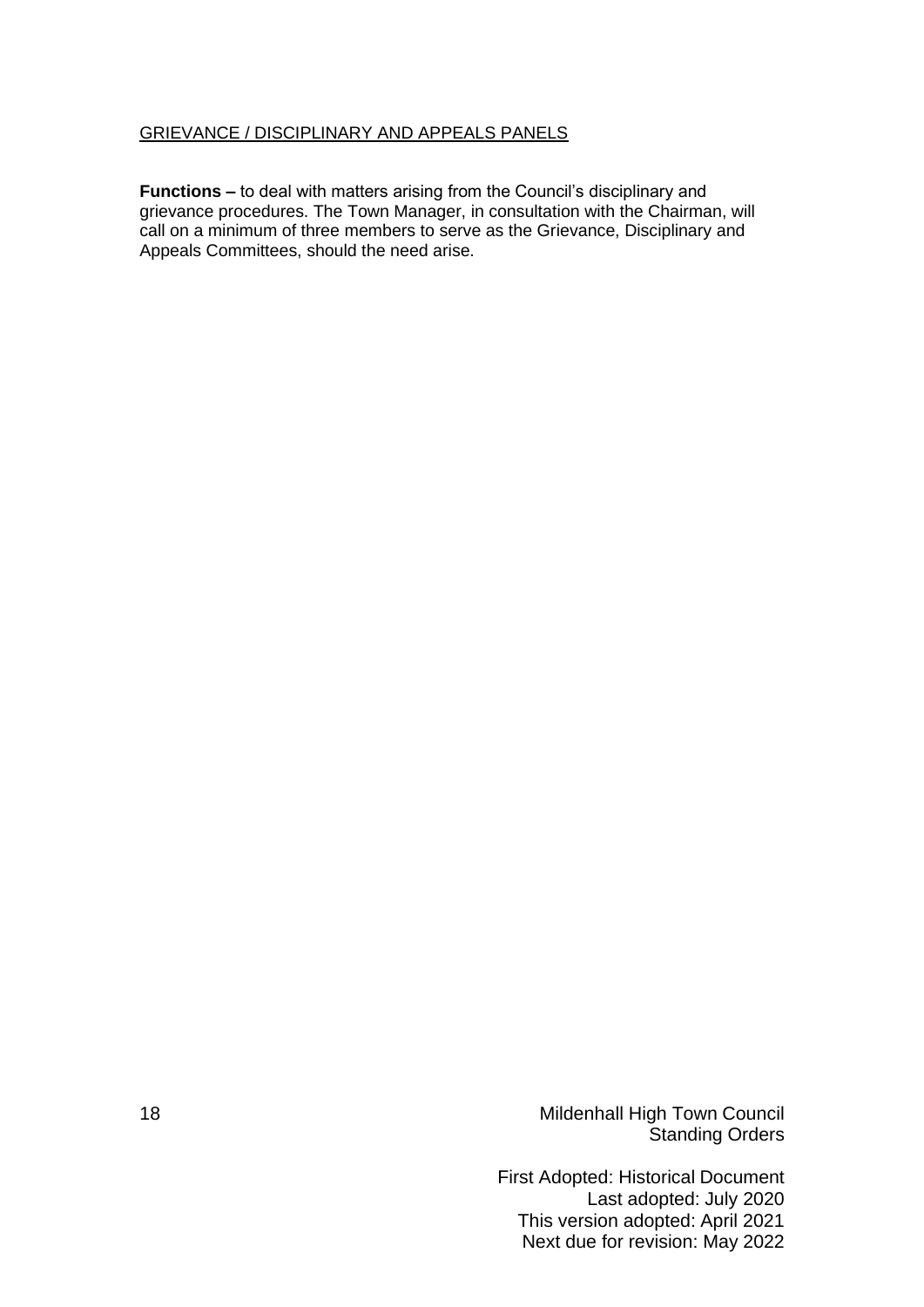## l. COMMUNICATIONS AND EVENTS COMMITTEE

The Committee will comprise of 8 councillors by a free vote. The quorum of the committee shall be three.

The primary function of this Group is to have strategic oversight of events organised for and on behalf of the Town Council. To achieve this it exercises the following role:

The committee will be responsible to Council for producing an annual schedule of planned events together with a budget showing planned income and expenditure. After agreement, the committee will have responsibility for monitoring the progress of events and liaising with the groups and individuals charged with organising them.

The committee will identify the event activities to be carried out in any given year and will support individuals to manage these events. Such individuals may or may not form part of the Group.

The committee will, in liaison with the Town Manager, allow the event organiser to have delegated responsibility for the use of funds allocated to its designated cost centres in accordance with the Council's Financial Regulations and will be responsible for producing a statement of accounts.

The committee will carry out an annual evaluation of events to assess their value to the Community and to examine ways of improving what has been provided. The committee may canvass the views of Councillors, public opinion or relevant outside bodies in order to achieve this aim.

The Chairman of the Group will report and make recommendations to Council meetings on actions taken by the committee and on progress in respect of the discharge of its functions and specific projects. Reports of actions and progress will be made available to subsequent Council meetings and an opportunity will be presented in the agenda for the committee Chairman to comment on specific items and to invite questions.

The committee is responsible for an overview of all aspects of event management, specifically:

- (a) Co-ordination of a delegated budget as agreed by Full Council annually.
- (b) Providing clear and concise formal proposals at all times to avoid ambiguity in the minutes to ensure that the intention of the resolution is conveyed to the members for them to vote on
- (c) Oversight and coordination of community events
- (d) Liaising with other Community Groups and Organisations to ensure full co-operation and maximum benefit.
- (e) The committee will also oversee all communications including the Mildenhall Messenger, social media presence, website and any ad hoc communications in a print or virtual form.

### **Specific Events.**

19 Mildenhall High Town Council Standing Orders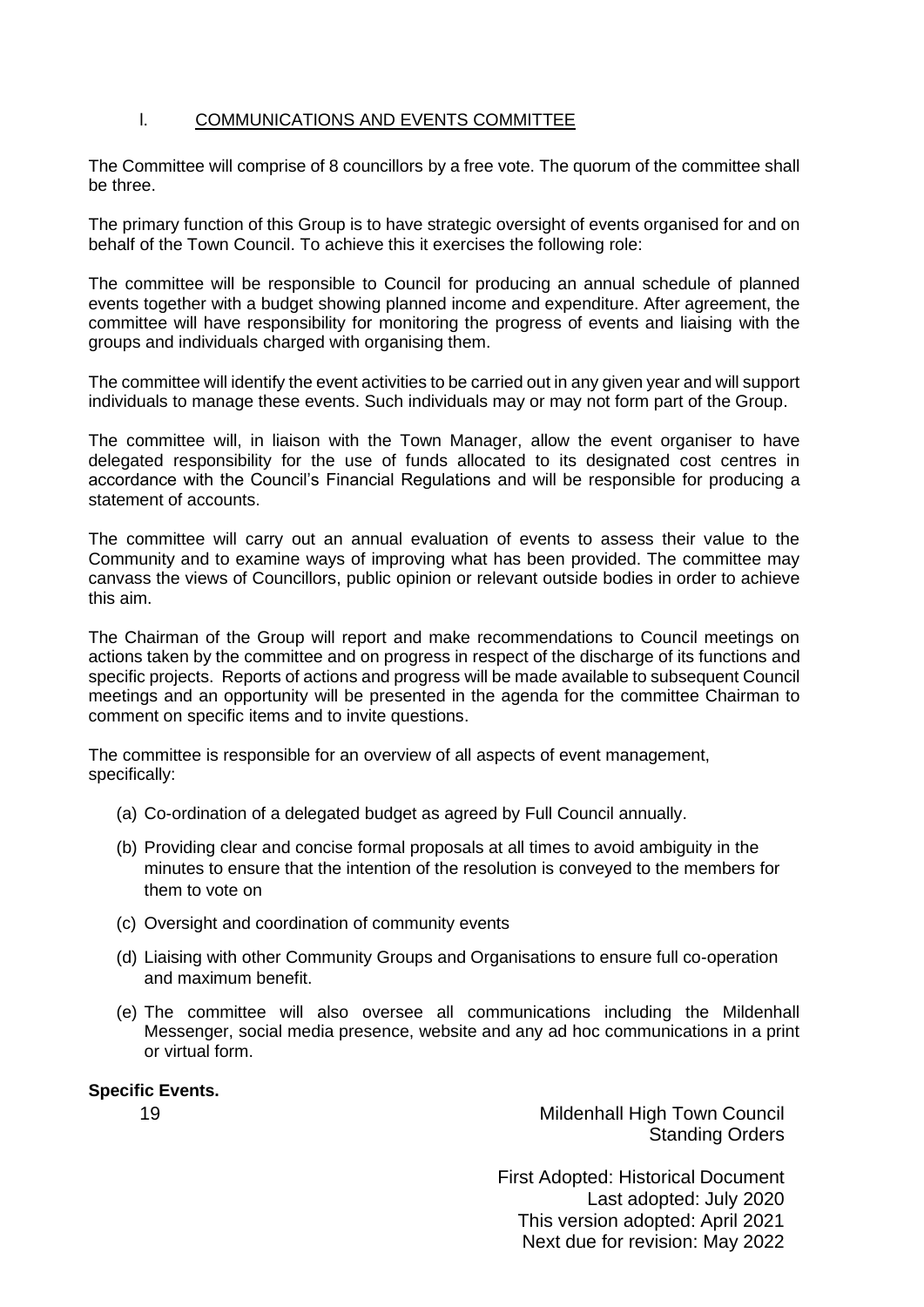- **1. Merry Mildenhall and associated activities**
- **2. Lark in the Park**
- **3. Public concerts / presentations**
- **4. Any other Council run events**

## m. PLANNING COMMITTEE

All Councillors, with the exception of those Councillors who also serve on West Suffolk District Council's Planning Committee, are automatically Members of the Committee The quorum for the Committee shall be five.

The Committee shall undertake the following roles and functions:

To make representations to the Local Planning Authority or other agency.

- 1 On any application referred to the Town Council.
- 2 On any other planning, highway or related matter that affects the Town.

#### <span id="page-19-0"></span> $5<sub>1</sub>$ **ORDINARY COUNCIL MEETINGS**

- **a In an election year, the annual meeting of the Council shall be held on or within 14 days following the day on which the councillors elected take office.**
- **b In a year which is not an election year, the annual meeting of the Council shall be held on such day in May as the Council decides.**
- **c If no other time is fixed, the annual meeting of the Council shall take place at 6pm.**
- **d In addition to the annual meeting of the Council, at least three other ordinary meetings shall be held in each year on such dates and times as the Council decides.**
- **e The first business conducted at the annual meeting of the Council shall be the election of the Mayor and Deputy Mayor (if there is one) of the**

20 Mildenhall High Town Council Standing Orders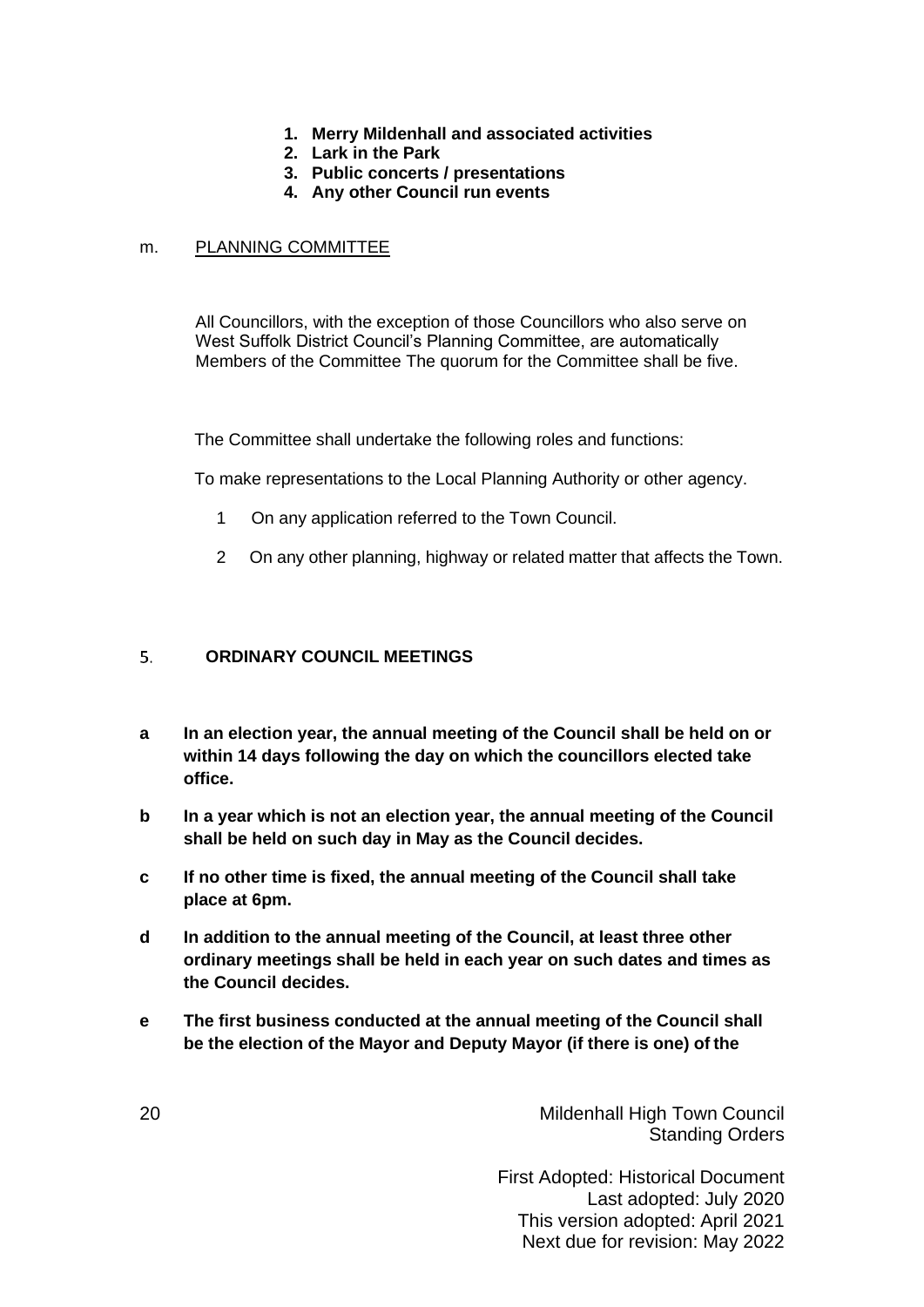**Council.**

- **f The Mayor of the Council, unless they have resigned or becomes disqualified, shall continue in office and preside at the annual meeting until their successor is elected at the next annual meeting of the Council.**
- **g The Deputy Mayor of the Council, if there is one, unless they resign or becomes disqualified, shall hold office until immediately after the election of the Mayor of the Council at the next annual meeting of the Council.**
- **h In an election year, if the current Mayor of the Council has not been reelected as a member of the Council, they shall preside at the annual meeting until a successor Mayor of the Council has been elected. The current Mayor of the Council shall not have an original vote in respect of the election of the new Mayor of the Council but shall give a casting vote in the case of an equality of votes.**
- **i In an election year, if the current Mayor of the Council has been reelected as a member of the Council, they shall preside at the annual meeting until a new Mayor of the Council has been elected. They may exercise an original vote in respect of the election of the new Mayor of the Council and shall give a casting vote in the case of an equality of votes.**
- j Following the election of the Mayor of the Council and Deputy Mayor (if there is one) of the Council at the annual meeting, the business shall include:
	- **i. In an election year, delivery by the Mayor of the Council and councillors of their acceptance of office forms unless the Council resolves for this to be done at a later date. In a year which is not an election year, delivery by the Mayor of the Council of their acceptance of office form unless the Council resolves for this to be done at a later date;**
	- ii. Confirmation of the accuracy of the minutes of the last meeting of the Council;
	- iii. Receipt of the minutes of the last meeting of a committee;
	- iv. Consideration of the recommendations made by a committee;
	- v. Review of delegation arrangements to committees, sub-committees, staff and other local authorities;
	- vi. Review of the terms of reference for committees;

21 Mildenhall High Town Council Standing Orders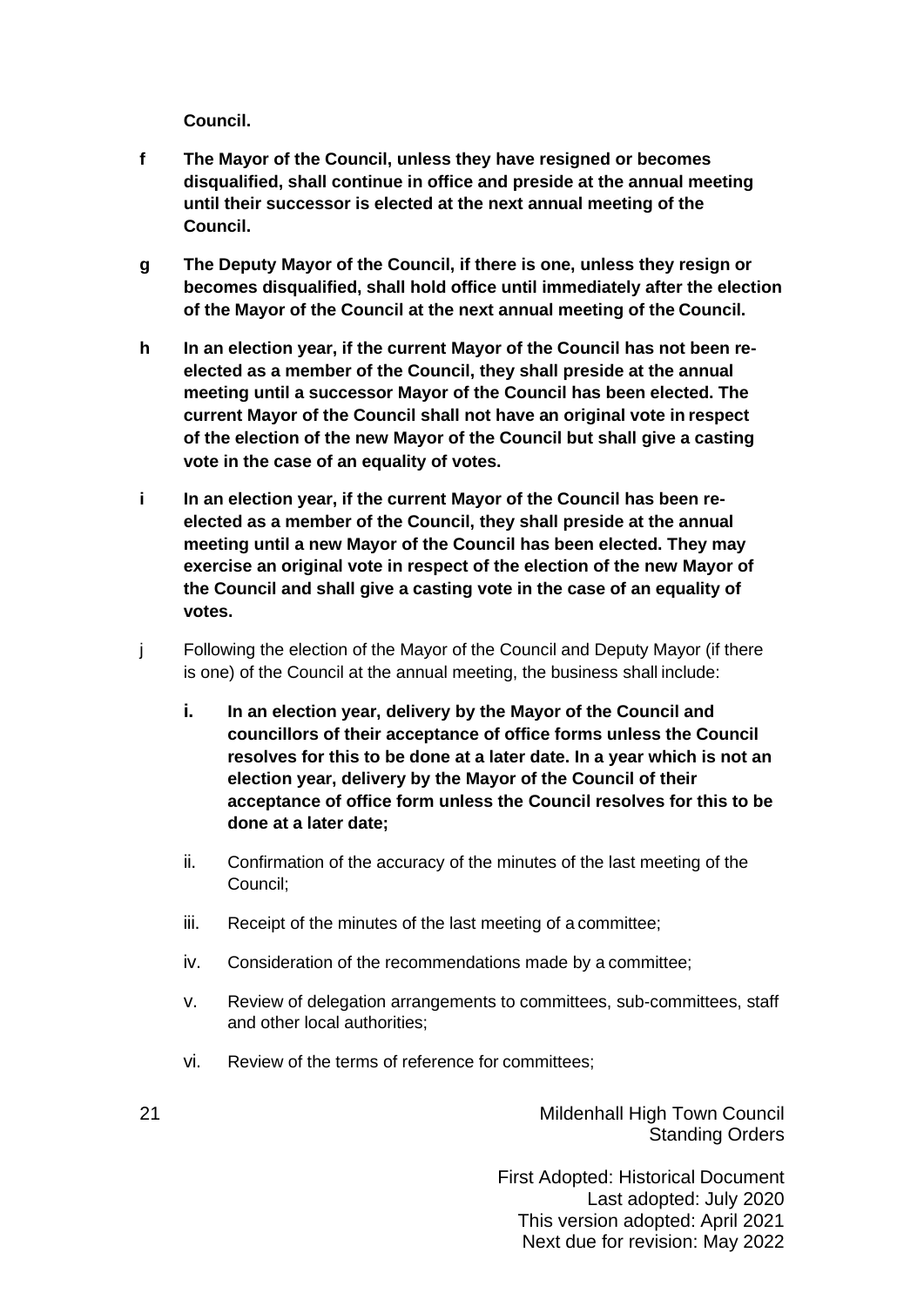vii. Appointment of members to existing committees;

22 Mildenhall High Town Council Standing Orders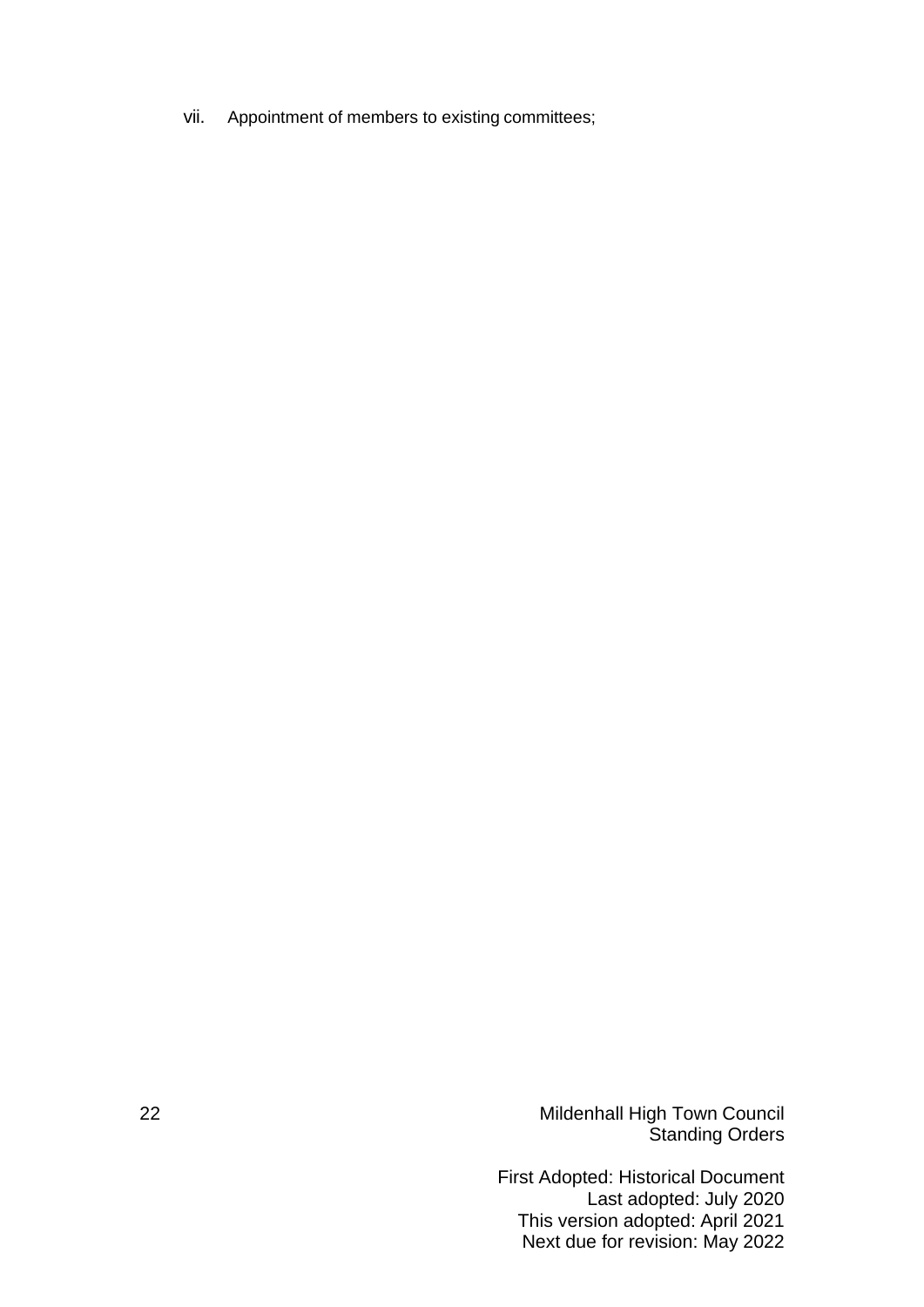- viii. Appointment of any new committees in accordance with standing order 4;
- ix. Review and adoption of appropriate standing orders and financial regulations;
- x. Review of arrangements (including legal agreements) with other local authorities, not-for-profit bodies and businesses.
- xi. Review of representation on or work with external bodies and arrangements for reporting back;
- xii. In an election year, to make arrangements with a view to the Council becoming eligible to exercise the general power of competence in the future;
- xiii. Review of inventory of land and other assets including buildings and office equipment;
- xiv. Confirmation of arrangements for insurance cover in respect of all insurable risks;
- xv. Review of the Council's and/or staff subscriptions to other bodies;
- xvi. Review of the Council's complaints procedure;
- xvii. Review of the Council's policies, procedures and practices in respect of its obligations under freedom of information and data protection legislation (*see also standing orders 11, 20 and 21*);
- xviii. Review of the Council's policy for dealing with the press/media;
- xix. Review of the Council's employment policies and procedures;
- xx. Review of the Council's expenditure incurred under s.137 of the Local Government Act 1972 or the general power of competence.
- xxi. Determining the time and place of ordinary meetings of the Council up to and including the next annual meeting of the Council.
- xxii. In an election Councillors should execute declarations of acceptance in the presence of the Proper Officer before the Annual Council Meeting.
- xxiii. In the ordinary year of the election of the Council, to fill any vacancies left unfilled at the election by reason of insufficient nominations.
- xxiv. To conduct any other business appropriate for Annual Council Meeting.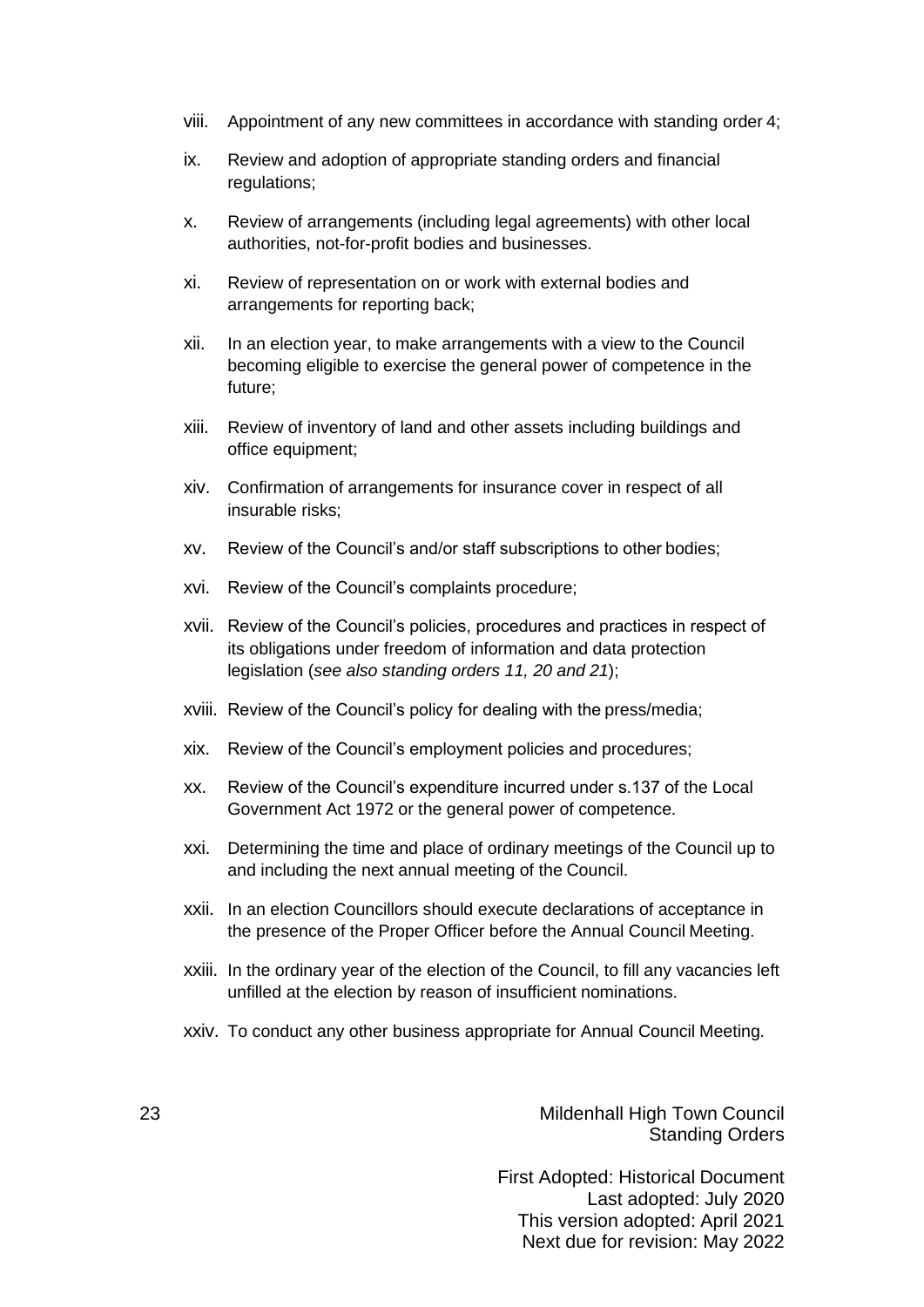#### <span id="page-23-0"></span>6. **EXTRAORDINARY MEETINGS OF THE COUNCIL, COMMITTEES AND SUB-COMMITTEES**

- **a The Mayor of the Council may convene an extraordinary meeting of the Council at any time.**
- **b If the Mayor of the Council does not call an extraordinary meeting of the Council within seven days of having been requested in writing to do so by two councillors, any two councillors may convene an extraordinary meeting of the Council. The public notice giving the time, place and agenda for such a meeting shall be signed by the two councillors.**
- c The chairman of a committee may convene an extraordinary meeting of the committee at any time.
- d If the chairman of a committee does not call an extraordinary meeting within 3 days of having been requested to do so by 2 members of the committee, any 2 members of the committee may convene an extraordinary meeting of the committee.

#### <span id="page-23-1"></span> $7<sub>1</sub>$ **PREVIOUS RESOLUTIONS**

- a A resolution shall not be reversed within six months except either by a special motion, which requires written notice by at least 2 councillors to be given to the Proper Officer in accordance with standing order 9, or by a motion moved in pursuance of the recommendation of a committee or a sub-committee.
- b When a motion moved pursuant to standing order 7(a) has been disposed of, no similar motion may be moved for a further six months.

#### <span id="page-23-2"></span>8. **VOTING (INCLUDING ON APPOINTMENTS)**

a Where more than two persons have been nominated for a position to be filled by the Council and none of those persons has received an absolute majority of votes in their favour, the name of the person having the least number of votes shall be struck off the list and a fresh vote taken. This process shall continue until a majority of votes is given in favour of one person. A tie in votes may be settled by the casting vote exercisable by the chairman of the meeting.

24 Mildenhall High Town Council Standing Orders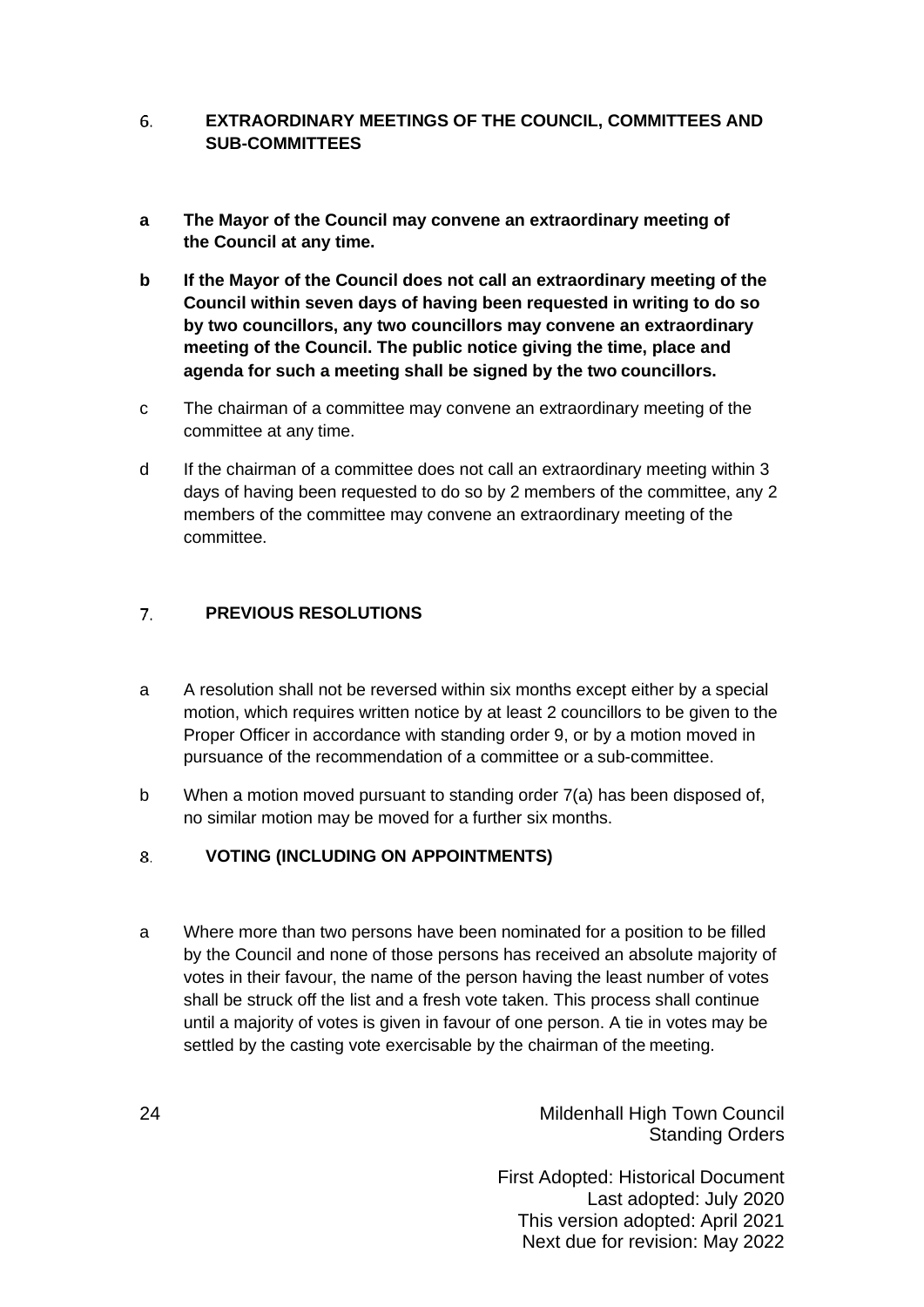b i. Subject to any legal requirement all questions to be decided by the Council shall be decided by a majority of the Councillors present and voting.

- ii. Councillors shall vote by show of hands, unless a secret ballot is requested. A Councillor's vote will only be counted if the Councillor is in the room of the meeting at the time the vote is taken.
- iii. Immediately after a vote is taken and before the next business is commenced, a Councillor may request that the minutes of the meeting record the way in which the Councillor has voted or that the Councillor abstained from voting. The minutes shall note whether the Councillor voted for or against the question put or whether the Councillor abstained.
- iv. Immediately before a vote is taken any Councillor may request that a vote is recorded. When a request is made the Chairman or person nominated by the Chairman shall call the names of all the Councillors and after each name is called the Councillor shall state whether s/he is voting for or against the question put or abstaining. The record of voting shall be recorded in the minutes.
- v. In the case of an equality of votes the Chairman may give a casting vote whether or not s/he gave a first vote.
- vi. The Chairman must give a casting vote in the event of there being an equality of votes for the election of the Chairman of the Council.

#### <span id="page-24-0"></span> $9.$ **MOTIONS FOR A MEETING THAT REQUIRE WRITTEN NOTICE TO BE GIVEN TO THE PROPER OFFICER**

- a A motion shall relate to the responsibilities of the meeting for which it is tabled and in any event shall relate to the performance of the Council's statutory functions, powers and obligations or an issue which specifically affects the Council's area or its residents.
- b No motion may be moved at a meeting unless it is on the agenda and the mover has given written notice of its wording to the Proper Officer at least 3 clear days before the meeting. Clear days do not include the day of the notice or the day of the meeting.
- c The Proper Officer may, before including a motion on the agenda received in accordance with standing order 9(b), correct obvious grammatical or typographical errors in the wording of the motion.

25 Mildenhall High Town Council Standing Orders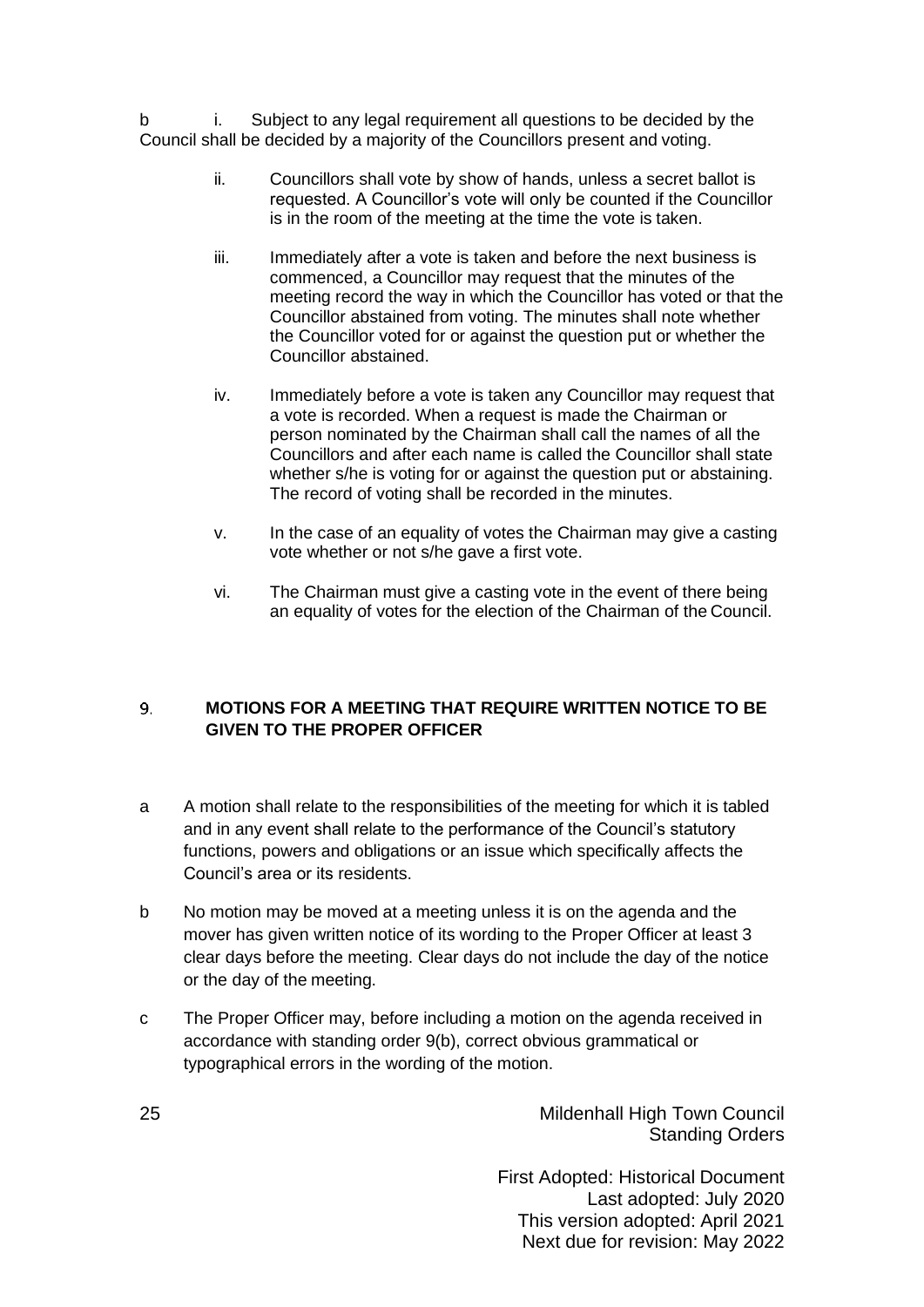- d If the Proper Officer considers the wording of a motion received in accordance with standing order 9(b) is not clear in meaning, the motion shall be rejected until the mover of the motion resubmits it, so that it can be understood, in writing, to the Proper Officer at least 3 clear days before the meeting.
- e If the wording or subject of a proposed motion is considered improper, the Proper Officer shall consult with the chairman of the forthcoming meeting or, as the case may be, the councillors who have convened the meeting, to consider whether the motion shall be included in the agenda or rejected.
- f The decision of the Proper Officer as to whether or not to include the motion on the agenda shall be final.
- g Motions received shall be recorded and numbered in the order that they are received.
- h Motions rejected shall be recorded with an explanation by the Proper Officer of the reason for rejection.

#### <span id="page-25-0"></span>10. **MOTIONS AT A MEETING THAT DO NOT REQUIRE WRITTEN NOTICE**

- a The following motions may be moved at a meeting without written notice to the Proper Officer:
	- i. to correct an inaccuracy in the draft minutes of a meeting;
	- ii. to move to a vote;
	- iii. to defer consideration of a motion;
	- iv. to refer a motion to a particular committee or sub-committee;
	- v. to appoint a person to preside at a meeting;
	- vi. to change the order of business on the agenda;
	- vii. to proceed to the next business on the agenda;
	- viii. to require a written report;
	- ix. to appoint a committee or sub-committee and their members;
	- x. to extend the time limits for speaking;
	- xi. to exclude the press and public from a meeting in respect of confidential

26 Mildenhall High Town Council Standing Orders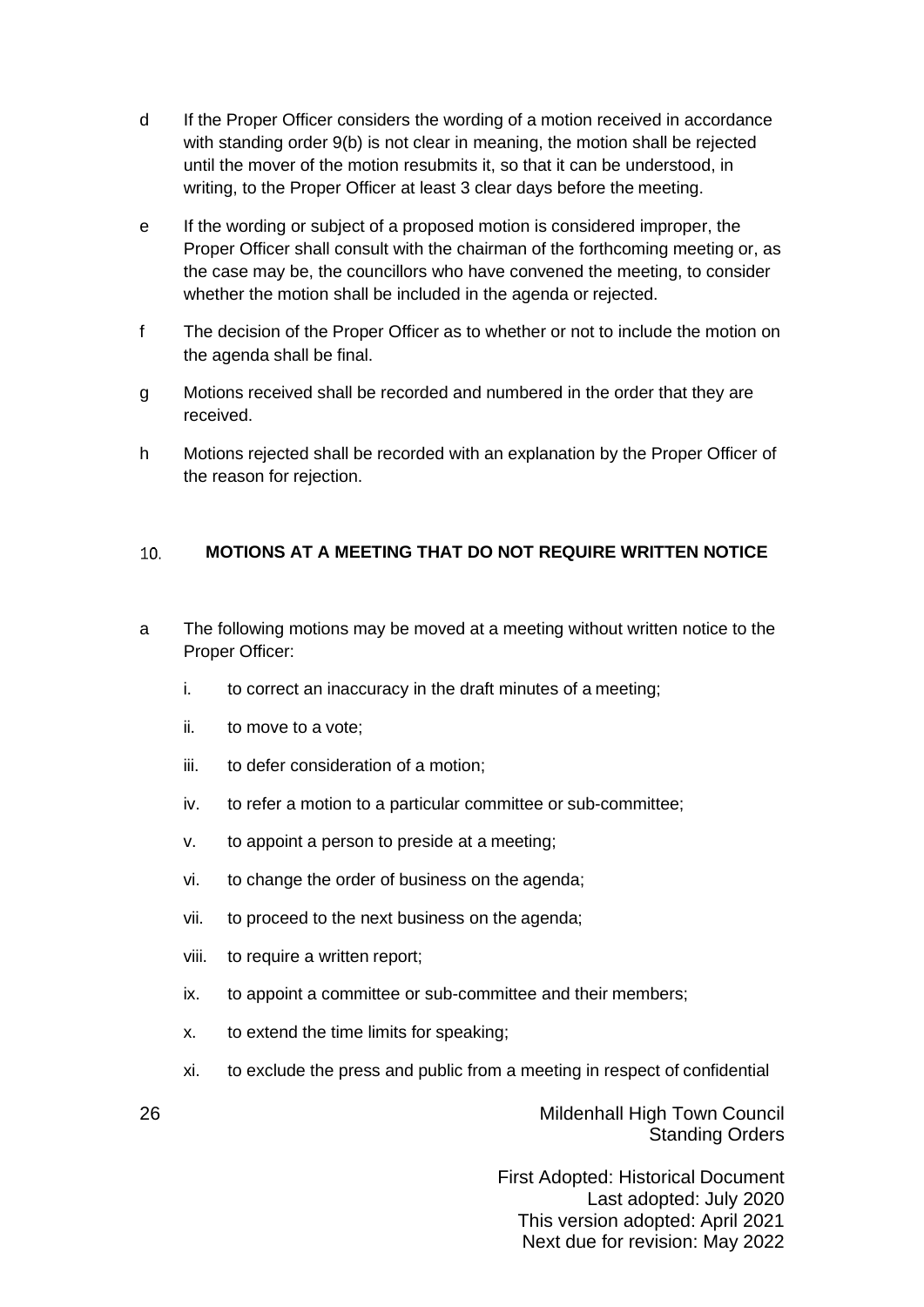or other information which is prejudicial to the public interest;

- xii. to not hear further from a councillor or a member of the public;
- xiii. to exclude a councillor or member of the public for disorderly conduct;
- xiv. to temporarily suspend the meeting;
- xv. to suspend a particular standing order (unless it reflects mandatory statutory or legal requirements);
- xvi. to adjourn the meeting; or
- xvii. to close the meeting.

#### 11. **MANAGEMENT OF INFORMATION**

<span id="page-26-0"></span>*See also standing order 20.*

- **a The Council shall have in place and keep under review, technical and organisational measures to keep secure information (including personal data) which it holds in paper and electronic form. Such arrangements shall include deciding who has access to personal data and encryption of personal data.**
- **b The Council shall have in place, and keep under review, policies for the retention and safe destruction of all information (including personal data) which it holds in paper and electronic form. The Council's retention policy shall confirm the period for which information (including personal data) shall be retained or if this is not possible the criteria used to determine that period (e.g. the Limitation Act 1980).**
- **c The agenda, papers that support the agenda and the minutes of a meeting shall not disclose or otherwise undermine confidential information or personal data without legal justification.**
- **d Councillors, staff, the Council's contractors and agents shall not disclose confidential information or personal data without legal justification.**

#### <span id="page-26-1"></span>12. **DRAFT MINUTES**

27 Mildenhall High Town Council Standing Orders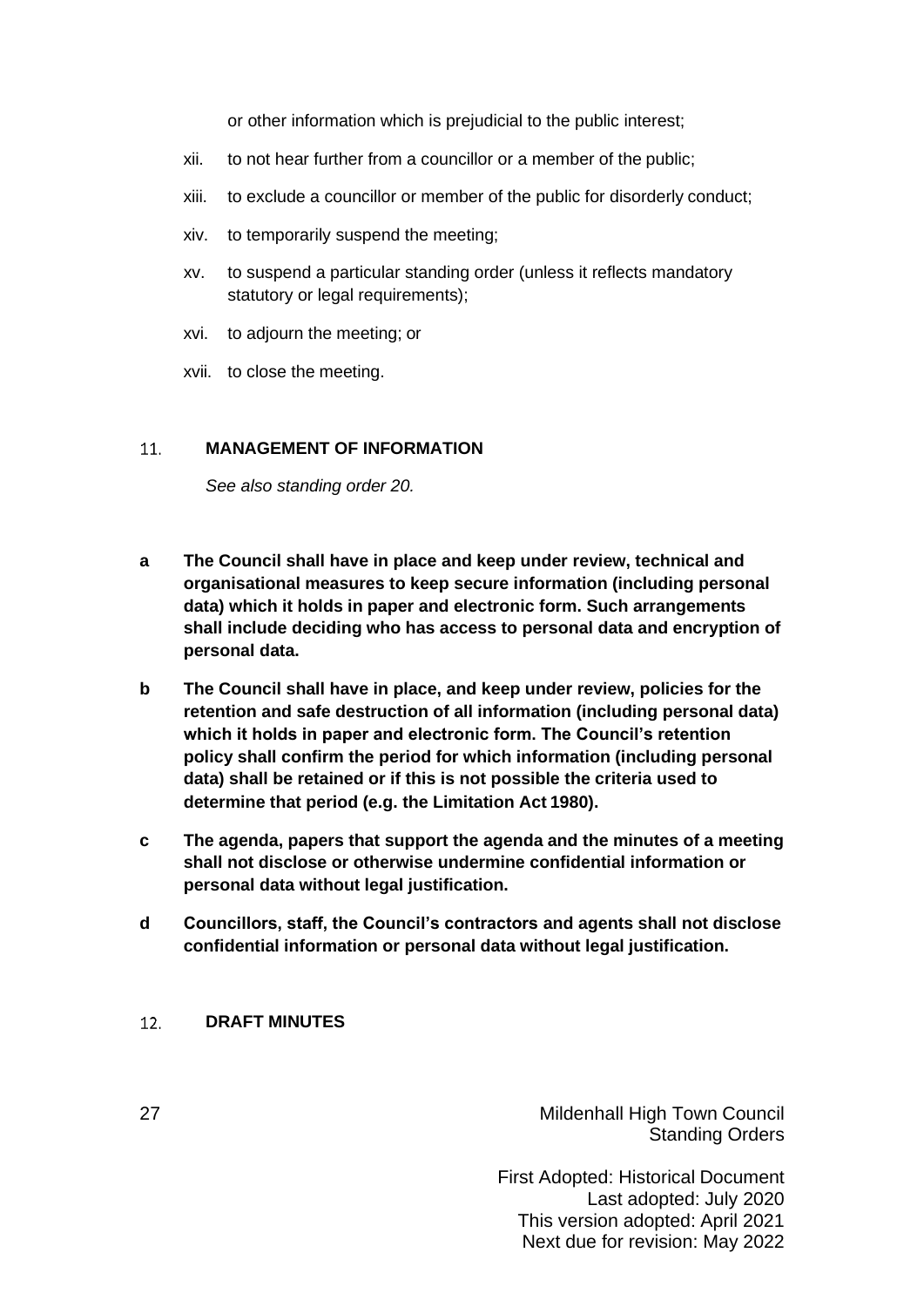Full Council meetings Committee meetings Sub-committee meetings

- a If the draft minutes of a preceding meeting have been served on councillors with the agenda to attend the meeting at which they are due to be approved for accuracy, they shall be taken as read.
- b There shall be no discussion about the draft minutes of a preceding meeting except in relation to their accuracy. A motion to correct an inaccuracy in the draft minutes shall be moved in accordance with standing order 10(a)(i).
- c The accuracy of draft minutes, including any amendment(s) made to them, shall be confirmed by resolution and shall be signed by the chairman of the meeting and stand as an accurate record of the meeting to which the minutes relate.
- d If the chairman of the meeting does not consider the minutes to be an accurate record of the meeting to which they relate, he shall sign the minutes and include a paragraph in the following terms or to the same effect:

"The chairman of this meeting does not believe that the minutes of the meeting of the ( ) held on [date] in respect of ( ) were a correct record but his view was not upheld by the meeting and the minutes are confirmed as an accurate record of the proceedings."

- e **If the Council's gross annual income or expenditure (whichever is higher) does not exceed £25,000, it shall publish draft minutes on a website which is publicly accessible and free of charge not later than one month after the meeting has taken place.** ● ●
	- f Subject to the publication of draft minutes in accordance with standing order 12(e) and standing order 20(a) and following a resolution which confirms the accuracy of the minutes of a meeting, the draft minutes or recordings of the meeting for which approved minutes exist shall be destroyed.

#### 13. **CODE OF CONDUCT AND DISPENSATIONS**

<span id="page-27-0"></span>*See also standing order 3(u).*

a All councillors and non-councillors with voting rights shall observe the code of conduct adopted by the Council.

28 Mildenhall High Town Council Standing Orders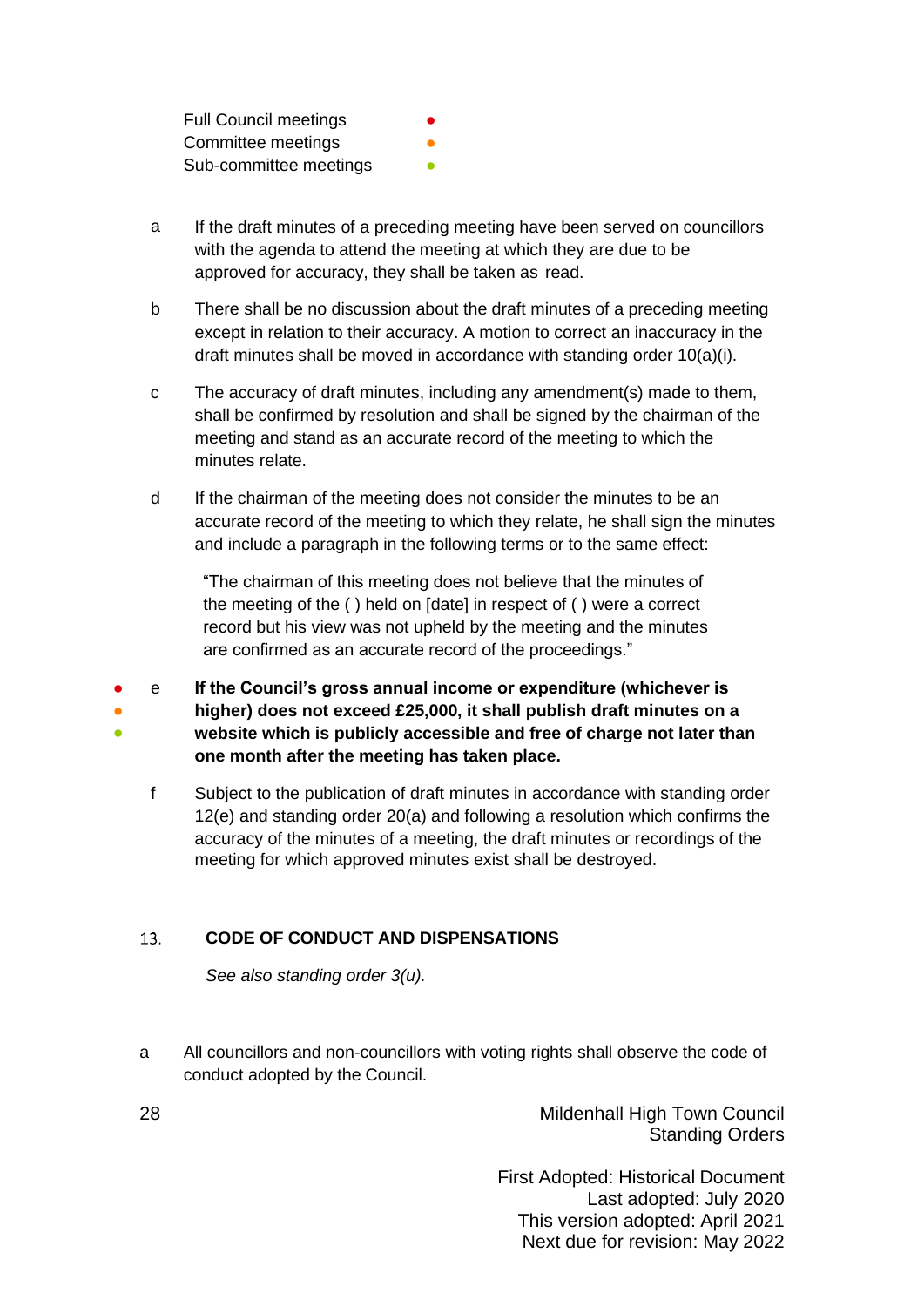- b Unless he has been granted a dispensation, a councillor or non-councillor with voting rights shall withdraw from a meeting when it is considering a matter in which he has a disclosable pecuniary interest. He may return to the meeting after it has considered the matter in which he had the interest.
- c Unless they have been granted a dispensation, a councillor or non-councillor with voting rights shall withdraw from a meeting when it is considering a matter in which they have another interest if so required by the Council's code of conduct. They may return to the meeting after it has considered the matter in which they had the interest.
- d **Dispensation requests shall be in writing and submitted to the Proper Officer** as soon as possible before the meeting, or failing that, at the start of the meeting for which the dispensation is required.
- e A decision as to whether to grant a dispensation shall be made by a meeting of the Council, or committee for which the dispensation is required and that decision is final.
- f A dispensation request shall confirm:
	- i. the description and the nature of the disclosable pecuniary interest or other interest to which the request for the dispensation relates;
	- ii. whether the dispensation is required to participate at a meeting in a discussion only or a discussion and a vote;
	- iii. the date of the meeting or the period (not exceeding four years) for which the dispensation is sought; and
	- iv. an explanation as to why the dispensation is sought.
- Subject to standing orders 13(d) and (f), a dispensation request shall be considered at the beginning of the meeting of the Council, or committee for which the dispensation is required. g i
- **h A dispensation may be granted in accordance with standing order 13(e) if having regard to all relevant circumstances any of the following apply:**
	- **i. without the dispensation the number of persons prohibited from participating in the particular business would be so great a proportion of the meeting transacting the business as to impede the transaction of the business;**
	- **ii. granting the dispensation is in the interests of persons living inthe Council's area; or**
	- **iii. it is otherwise appropriate to grant a dispensation.**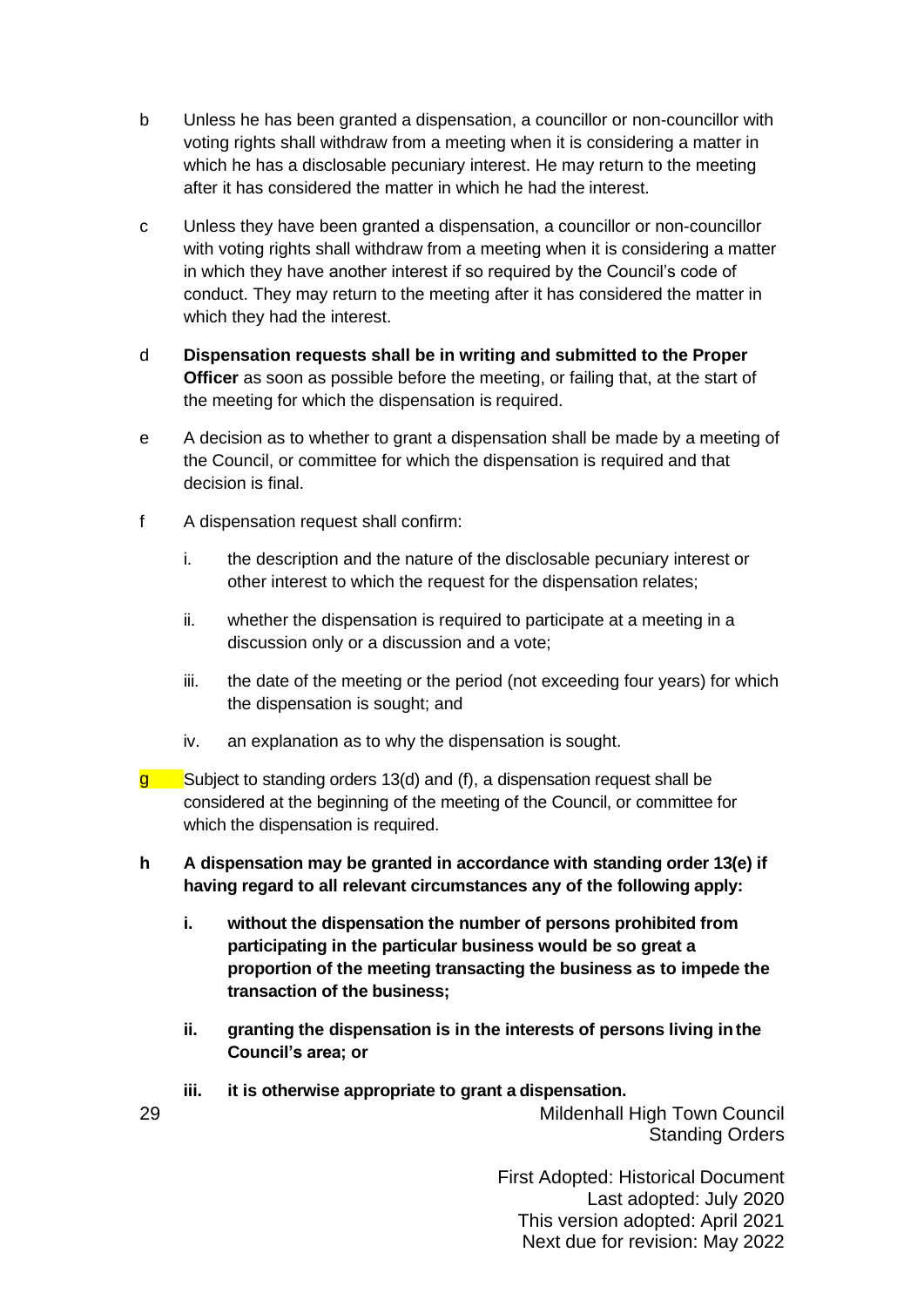#### <span id="page-29-0"></span>14. **CODE OF CONDUCT COMPLAINTS**

- a Upon notification by the District or Unitary Council that it is dealing with a complaint that a councillor or non-councillor with voting rights has breached the Council's code of conduct, the Proper Officer shall, subject to standing order 11, report this to the Council.
- b Where the notification in standing order 14(a) relates to a complaint made by the Proper Officer, the Proper Officer shall notify the Chairman of Council of this fact, and the Chairman shall nominate another staff member to assume the duties of the Proper Officer in relation to the complaint until it has been determined and the Council has agreed what action, if any, to take in accordance with standing order 14(d).
- c The Council may:
	- i. provide information or evidence where such disclosure is necessary to investigate the complaint or is a legal requirement;
	- ii. seek information relevant to the complaint from the person or body with statutory responsibility for investigation of the matter;
- **d Upon notification by the District or Unitary Council that a councillor or non-councillor with voting rights has breached the Council's code of conduct, the Council shall consider what, if any, action to take against him. Such action excludes disqualification or suspension from office.**

30 Mildenhall High Town Council Standing Orders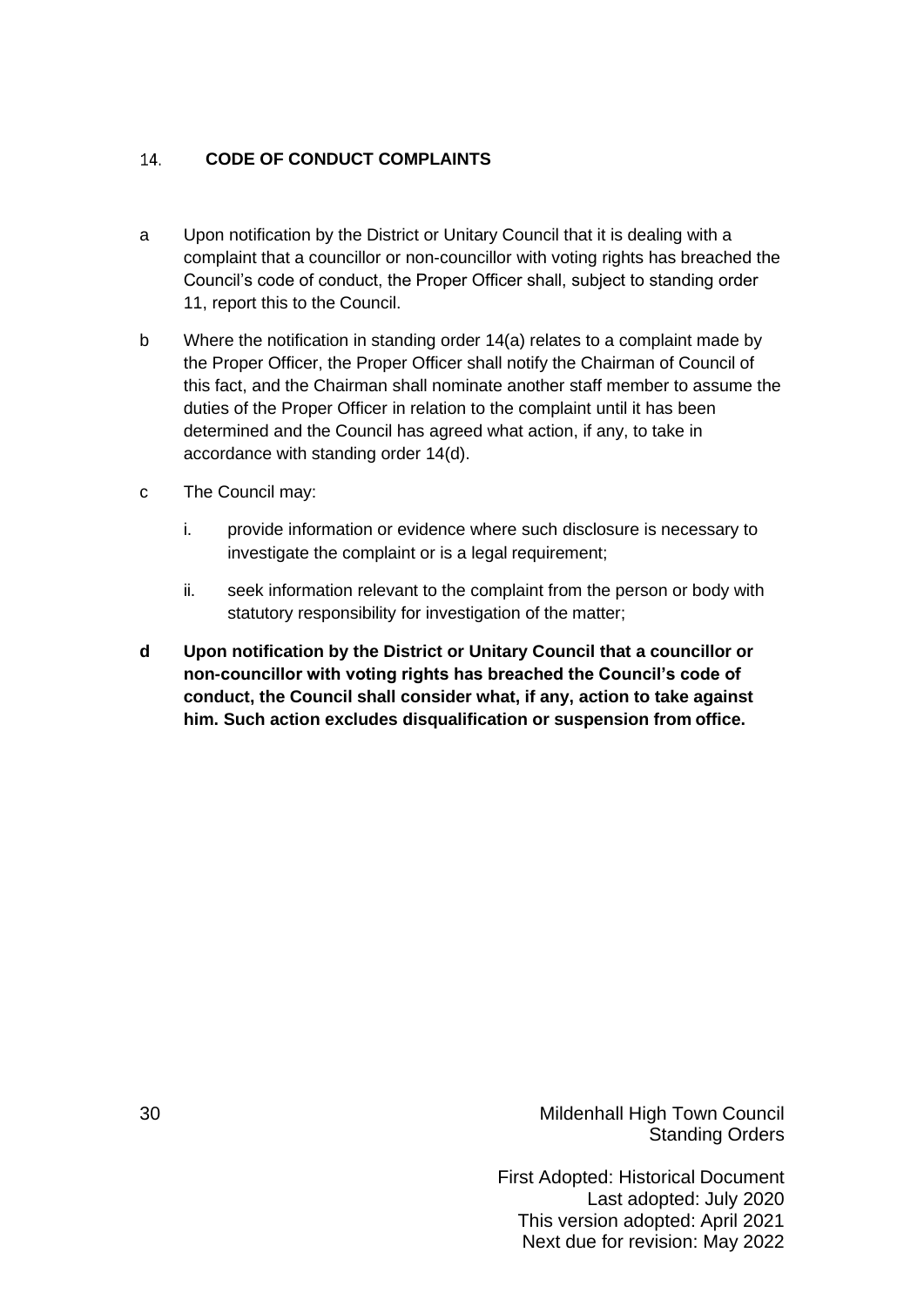#### $15.$ **PROPER OFFICER**

- a The Proper Officer shall be either (i) the clerk or (ii) other staff member(s) nominated by the Council to undertake the work of the Proper Officer when the Proper Officer is absent.
- b The Proper Officer shall:
	- **i. at least three clear days before a meeting of the council, a committee** or a sub-committee**,**
		- **serve on councillors by delivery or post at their residences or by email authenticated in such manner as the Proper Officer thinks fit, a signed summons confirming the time, place and the agenda (provided the Councillor has consented to service by email), and**
		- **Provide, in a conspicuous place, public notice of the time, place and agenda (provided that the public notice with agenda of an extraordinary meeting of the Council convened by councillors is signed by them).**

*See standing order 3(b) for the meaning of clear days for a meeting of a full council and standing order 3(c) for the meaning of clear days for a meeting of a committee;*

- ii. subject to standing order 9, include on the agenda all motions in the order received unless a councillor has given written notice at least 3 days before the meeting confirming his withdrawal of it;
- **iii. convene a meeting of the Council for the election of a new Chairman of the Council, occasioned by a casual vacancy in their office;**
- **iv. facilitate inspection of the minute book by local government electors;**
- **v. receive and retain copies of byelaws made by other local authorities;**
- vi. hold acceptance of office forms from councillors;
- vii. hold a copy of every councillor's register of interests;
- viii. assist with responding to requests made under freedom of information legislation and rights exercisable under data protection legislation, in accordance with the Council's relevant policies and procedures;

31 Mildenhall High Town Council Standing Orders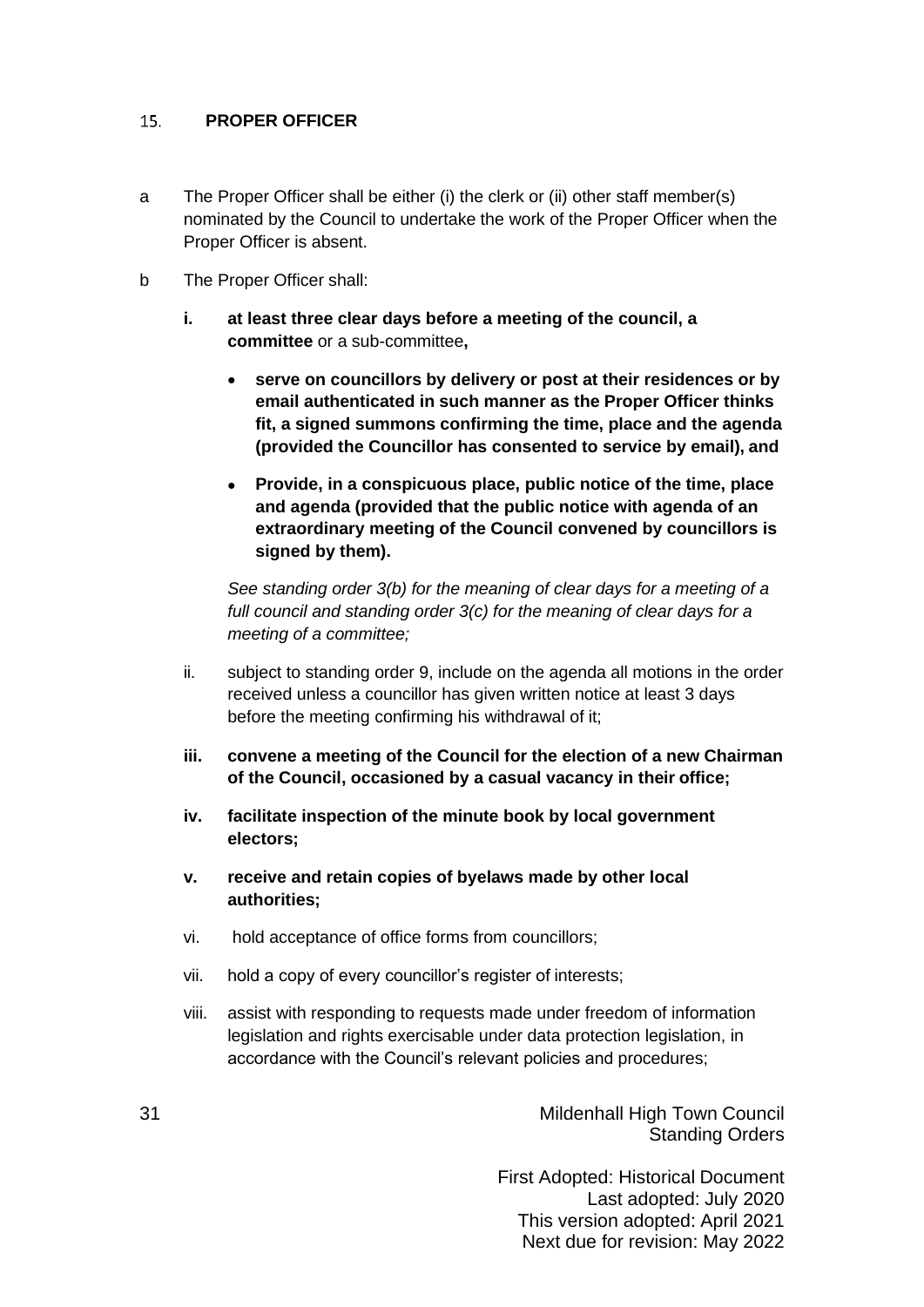- ix. liaise, as appropriate, with the Council's Data Protection Officer (if there is one);
- x. receive and send general correspondence and notices on behalf of the Council except where there is a resolution to the contrary;
- xi. assist in the organisation of, storage of, access to, security of and destruction of information held by the Council in paper and electronic form subject to the requirements of data protection and freedom of information legislation and other legitimate requirements (e.g. the Limitation Act 1980);
- *xii.* arrange for legal deeds to be executed; (*see also standing order 23);*
- xiii. arrange or manage the prompt authorisation, approval, and instruction regarding any payments to be made by the Council in accordance with its financial regulations;
- xiv. record every planning application notified to the Council and the Council's response to the local planning authority in a book for such purpose;
- xv. refer a planning application received by the Council to the Chairman, or in his absence the Vice-Chairman, of the Planning Committee within two working days of receipt to facilitate an extraordinary meeting if the nature of a planning application requires consideration before the next ordinary meeting of the Council.
- xvi. manage access to information about the Council via the publication scheme; and
- xvii. retain custody of the seal of the Council (if there is one) which shall not be used without a resolution to that effect. (s*ee also standing order 23).*
	- xviii. Manage all employees of the Council and have the authority to take disciplinary action under agreed procedures.

#### <span id="page-31-0"></span>16. **RESPONSIBLE FINANCIAL OFFICER**

a The Council shall appoint appropriate staff member(s) to undertake the work of the Responsible Financial Officer when the Responsible Financial Officer is absent.

32 Mildenhall High Town Council Standing Orders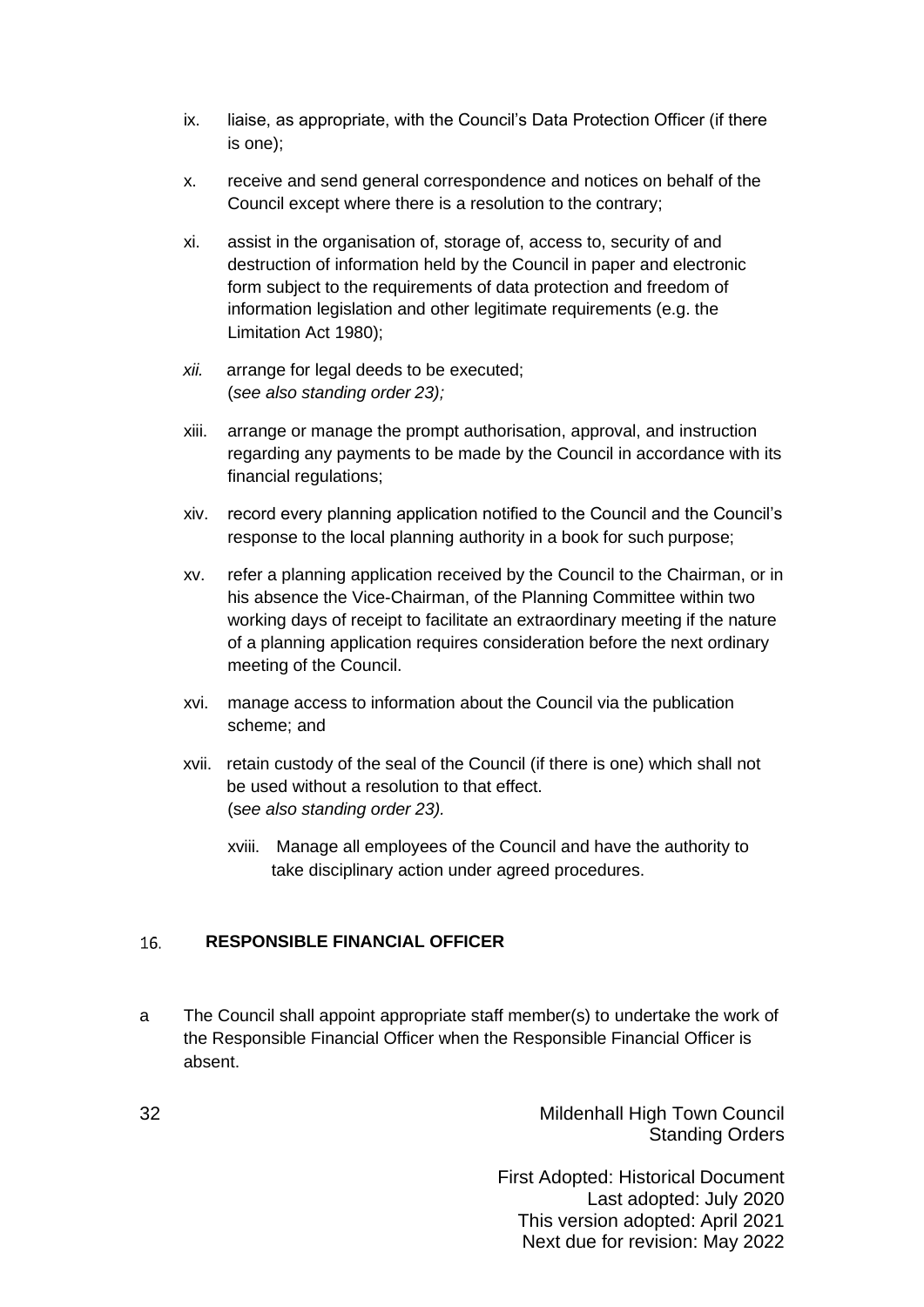b Discharge all functions of the 'Responsible Financial Officer 'under Section 151 of the Local Government Act 1972.

#### <span id="page-32-0"></span> $17.$ **ACCOUNTS AND ACCOUNTING STATEMENTS**

- a "Proper practices" in standing orders refer to the most recent version of "Governance and Accountability for Local Councils – a Practitioners' Guide".
- b All payments by the Council shall be authorised, approved and paid in accordance with the law, proper practices and the Council's financial regulations.
- c The Responsible Financial Officer shall supply to each councillor as soon as practicable after 30 June, 30 September and 31 December in each year a statement to summarise:
	- i. the Council's receipts and payments (or income and expenditure) for each quarter;
	- ii. the Council's aggregate receipts and payments (or income and expenditure) for the year to date;
	- iii. the balances held at the end of the quarter being reported and

which includes a comparison with the budget for the financial year and highlights any actual or potential overspends.

- d As soon as possible after the financial year end at 31 March, the Responsible Financial Officer shall provide:
	- i. each councillor with a statement summarising the Council's receipts and payments (or income and expenditure) for the last quarter and the year to date for information; and
	- ii. to the Council the accounting statements for the year in the form of Section 2 of the annual governance and accountability return, as required by proper practices, for consideration and approval.
- e The year-end accounting statements shall be prepared in accordance with proper practices and apply the form of accounts determined by the Council (receipts and payments, or income and expenditure) for the year to 31 March. A completed draft annual governance and accountability return shall be presented to all councillors at least 14 days prior to anticipated approval by the Council. The annual governance and accountability return of the Council, which

33 Mildenhall High Town Council Standing Orders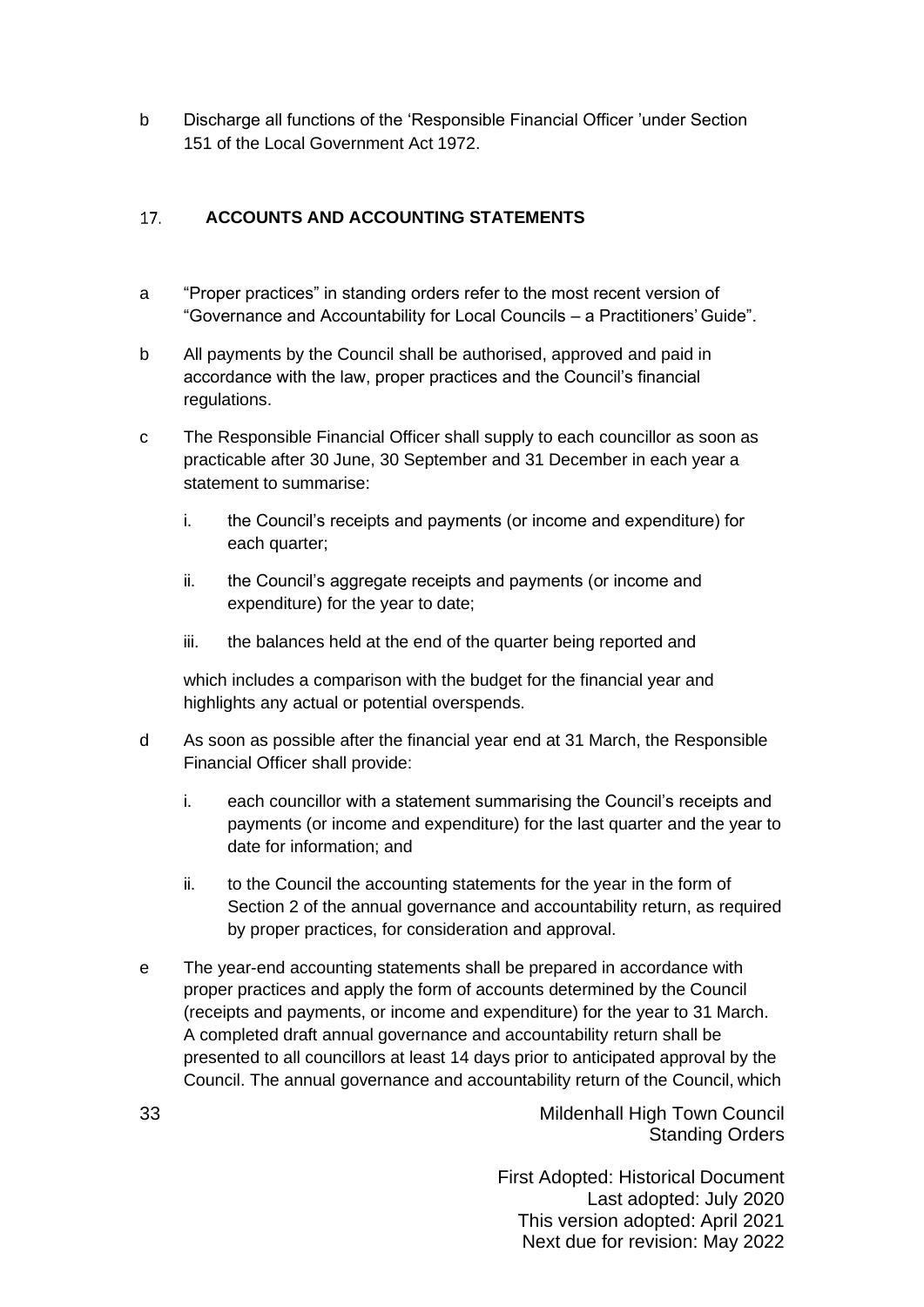is subject to external audit, including the annual governance statement, shall be presented to the Council for consideration and formal approval before 30 June.

- f Make adequate and effective arrangements to pay salaries and wages to all employees of the Council.
- g The Council shall approve, following receipt of a draft budget from the Town Manager, the precept for the financial year at a Town Council meeting to be held before the end of January each year.

#### <span id="page-33-0"></span>**FINANCIAL CONTROLS AND PROCUREMENT** 18.

- a. The Council shall consider and approve financial regulations drawn up by the Responsible Financial Officer, which shall include detailed arrangements in respect of the following:
	- i. the keeping of accounting records and systems of internal controls;
	- ii. the assessment and management of financial risks faced by the Council;
	- iii. the work of the independent internal auditor in accordance with proper practices and the receipt of regular reports from the internal auditor, which shall be required at least annually;
	- iv. the inspection and copying by councillors and local electors of the Council's accounts and/or orders of payments; and
	- v. whether contracts with an estimated value below **£25,000** due to special circumstances are exempt from a tendering process or procurement exercise.
- b. Financial regulations shall be reviewed regularly and at least annually for fitness of purpose.
- **c. A public contract regulated by the Public Contracts Regulations 2015 with an estimated value in excess of £25,000 but less than the relevant thresholds in standing order 18(f) is subject to Regulations 109-114 of the Public Contracts Regulations 2015 which include a requirement on the Council to advertise the contract opportunity on the Contracts Finder website regardless of what other means it uses to advertise the opportunity unless it proposes to use an existing list of approved suppliers (framework agreement).**

34 Mildenhall High Town Council Standing Orders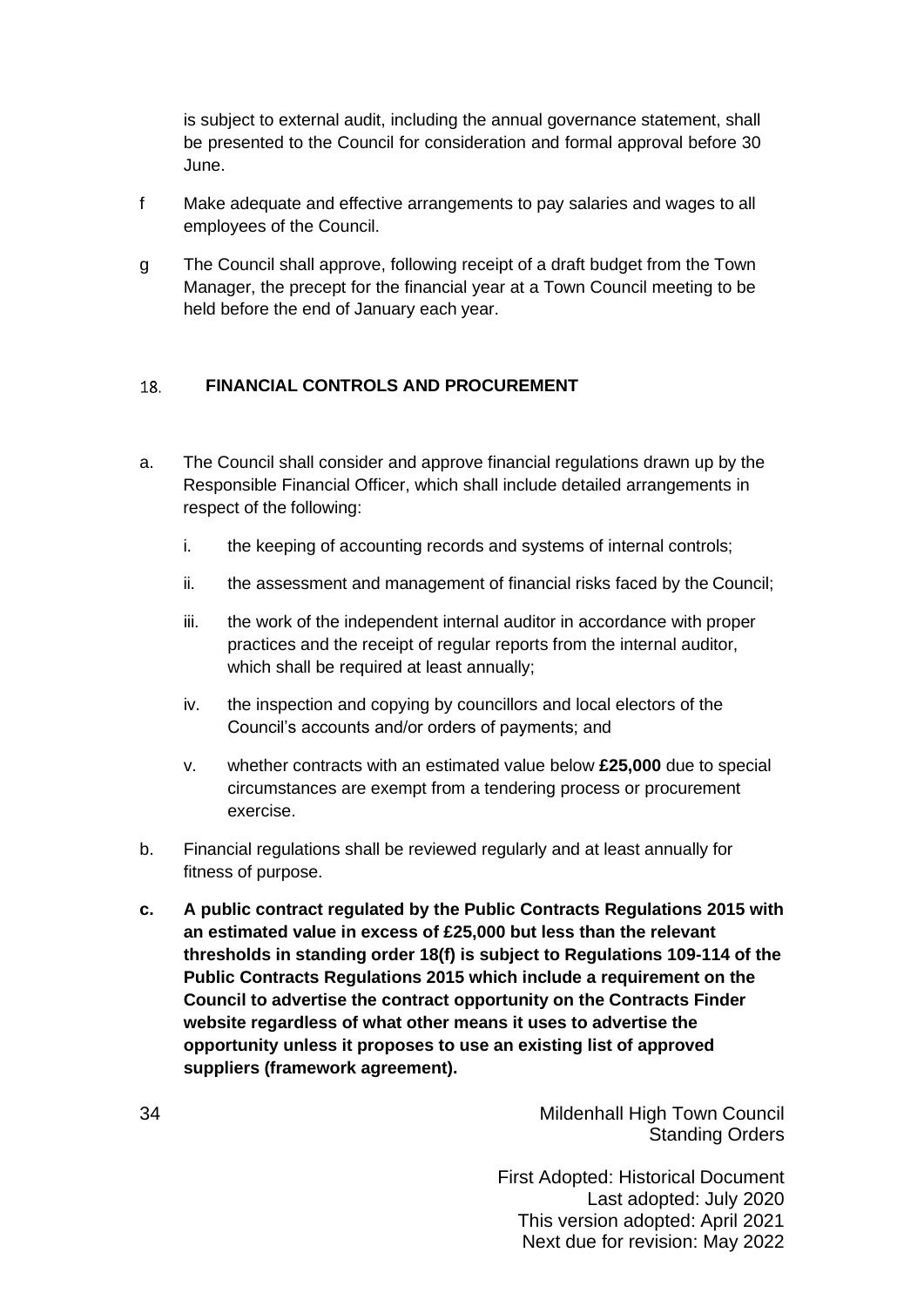- d. Subject to additional requirements in the financial regulations of the Council, the tender process for contracts for the supply of goods, materials, services or the execution of works shall include, as a minimum, the following steps:
	- i. a specification for the goods, materials, services or the execution of works shall be drawn up;
	- ii. an invitation to tender shall be drawn up to confirm (i) the Council's specification (ii) the time, date and address for the submission of tenders (iii) the date of the Council's written response to the tender and (iv) the prohibition on prospective contractors contacting councillors or staff to encourage or support their tender outside the prescribed process;
	- iii. the invitation to tender shall be advertised in a local newspaper and in any other manner that is appropriate;
	- iv. tenders are to be submitted in writing in a sealed marked envelope addressed to the Proper Officer;
	- v. tenders shall be opened by the Proper Officer in the presence of at least one councillor after the deadline for submission of tenders has passed;
	- vi. tenders are to be reported to and considered by the appropriate meeting of the Council or a committee or sub-committee with delegated responsibility.
- e. Neither the Council, nor a committee or a sub-committee with delegated responsibility for considering tenders, is bound to accept the lowest value tender.
- **f. A public contract regulated by the Public Contracts Regulations 2015 with an estimated value in excess of £181,302 for a public service or supply contract or in excess of £4,551,413 for a public works contract (or other thresholds determined by the European Commission every two years and published in the Official Journal of the European Union (OJEU)) shall comply with the relevant procurement procedures and other requirements in the Public Contracts Regulations 2015 which include advertising the contract opportunity on the Contracts Finder website and in OJEU.**
- **g. A public contract in connection with the supply of gas, heat, electricity, drinking water, transport services, or postal services to the public; or the provision of a port or airport; or the exploration for or extraction of gas, oil or solid fuel with an estimated value in excess of £363,424 for a supply, services or design contract; or in excess of £4,551,413 for a works contract; or £820,370 for a social and other specific services**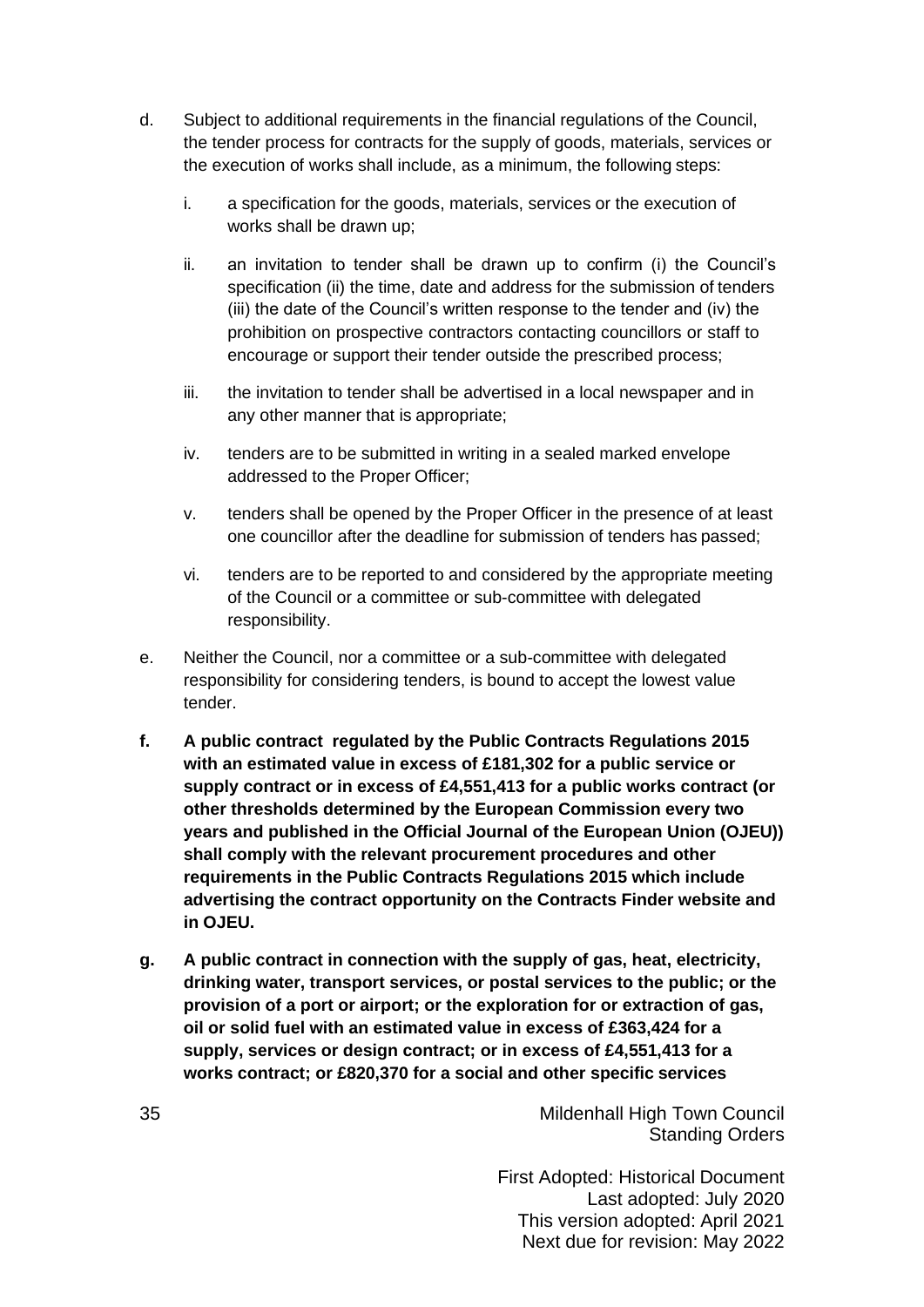**contract (or other thresholds determined by the European Commission every two years and published in OJEU) shall comply with the relevant procurement procedures and other requirements in the Utilities Contracts Regulations 2016.**

- h. Canvassing of members of the Council or of any Committee, directly or indirectly, for any contract to be entered into by the Council shall disqualify the potential tenderer from the award of the Contract.
- i. No member of the Council nor of any Committee shall solicit for any tenderer or recommend any tenderer but may nevertheless give a written testimonial of the tenderer's ability, experience or character for submission to the Council with an application for appointment.
- j. Neither the Council, nor any Committee, is bound to accept the lowest tender, estimate or quote.
- k. Purchase orders for works, goods, or services up to an estimated value of £5,000 need not be subject to the competitive bid requirement. Three formal quotations will be sourced (wherever possible) for orders for works, goods, or services between an estimated value of £5,000 and £25,000. All Officers are responsible for obtaining value for money at all times. An Officer raising a requisition for an order is to ensure as far as reasonable and practicable that the best available terms are obtained in respect of each transaction.

#### <span id="page-35-0"></span>19. **HANDLING STAFF MATTERS**

- a A matter personal to a member of staff that is being considered by a meeting of the Personnel Committee is subject to standing order 11.
- b Subject to the Council's policy regarding absences from work, the Council's most senior member of staff shall notify the chairman of the Personnel Committee or, if they are not available, the vice-chairman of the Personnel Committee of absence occasioned by illness or other reason and that person shall report such absence to Personnel Committee at its next meeting.
- c The chairman of the Personnel Committee or in his absence, the vice-chairman shall upon a resolution conduct a review of the performance and annual appraisal of the work of the Town Manager. The reviews and appraisal shall be reported in writing and are subject to approval by resolution by the Full Town Council.

36 Mildenhall High Town Council Standing Orders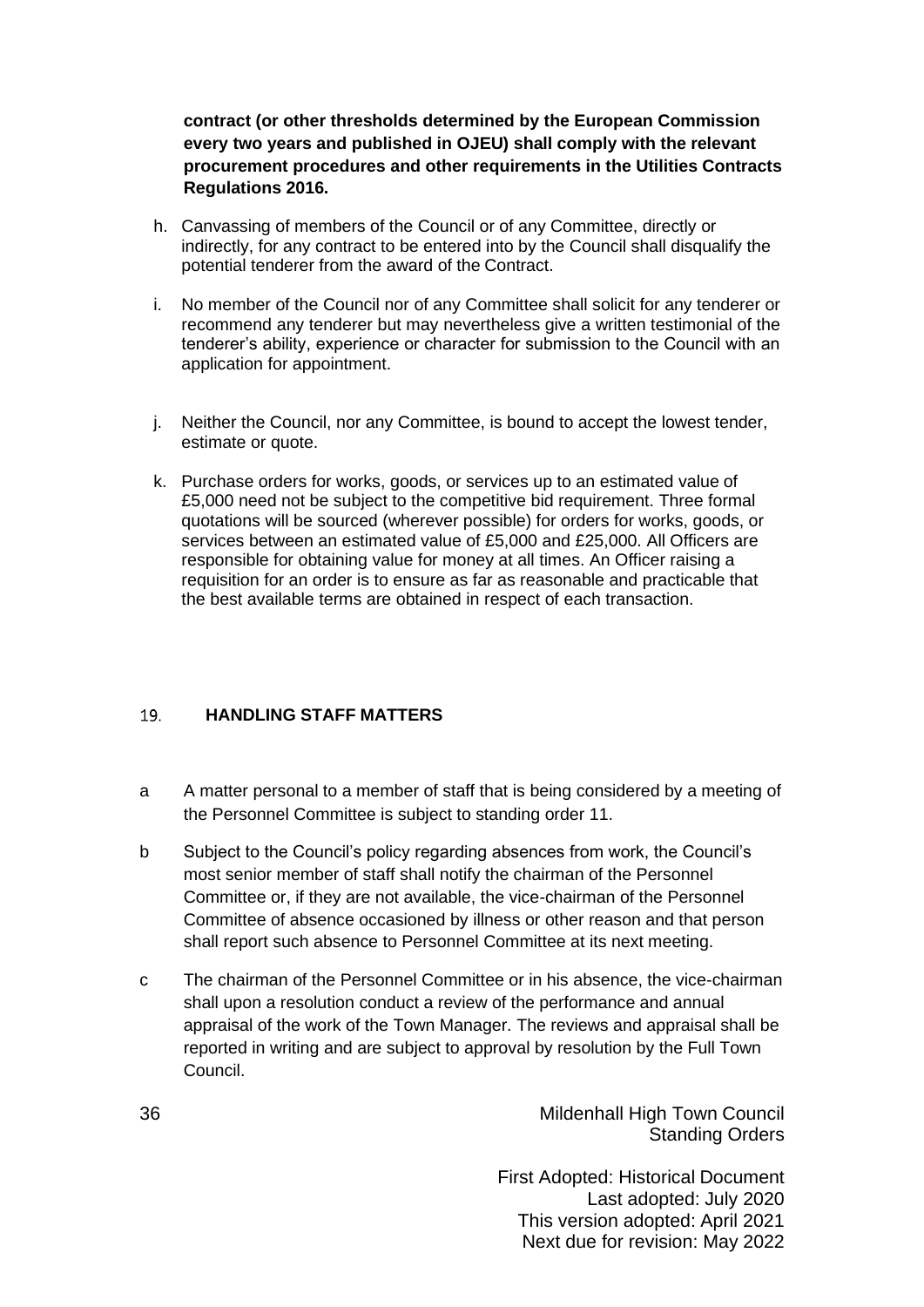- d Subject to the Council's policy regarding the handling of grievance matters, the Council's most senior member of staff (or other members of staff) shall contact the chairman of the Personnel Committee or in his absence, the vice-chairman of the Personnel Committee in respect of an informal or formal grievance matter, and this matter shall be reported back and progressed by resolution of the Personnel Committee.
- e Subject to the Council's policy regarding the handling of grievance matters, if an informal or formal grievance matter raised by the Town Manager relates to the chairman or vice-chairman of the Personnel Committee this shall be communicated to another member of the Personnel Committee, which shall be reported back and progressed by resolution of the Personnel Committee.
- f Any persons responsible for all or part of the management of staff shall treat as confidential the written records of all meetings relating to their performance, capabilities, grievance or disciplinary matters.
- g In accordance with standing order 11(a), persons with line management responsibilities shall have access to staff records referred to in standing order 19(f).

#### $20.$ **RESPONSIBILITIES TO PROVIDE INFORMATION**

<span id="page-36-0"></span>*See also standing order 21.*

- a **In accordance with freedom of information legislation, the Council shall publish information in accordance with its publication scheme and respond to requests for information held by the Council.**
- b. If gross annual income or expenditure *(whichever is the higher) exceeds £200,000* **The Council, shall publish information in accordance with the requirements of the Local Government (Transparency Requirements) (England) Regulations 2015**.
- <span id="page-36-1"></span>**RESPONSIBILITIES UNDER DATA PROTECTION LEGISLATION**  $21.$ (Below is not an exclusive list).

*See also standing order 11.*

37 Mildenhall High Town Council Standing Orders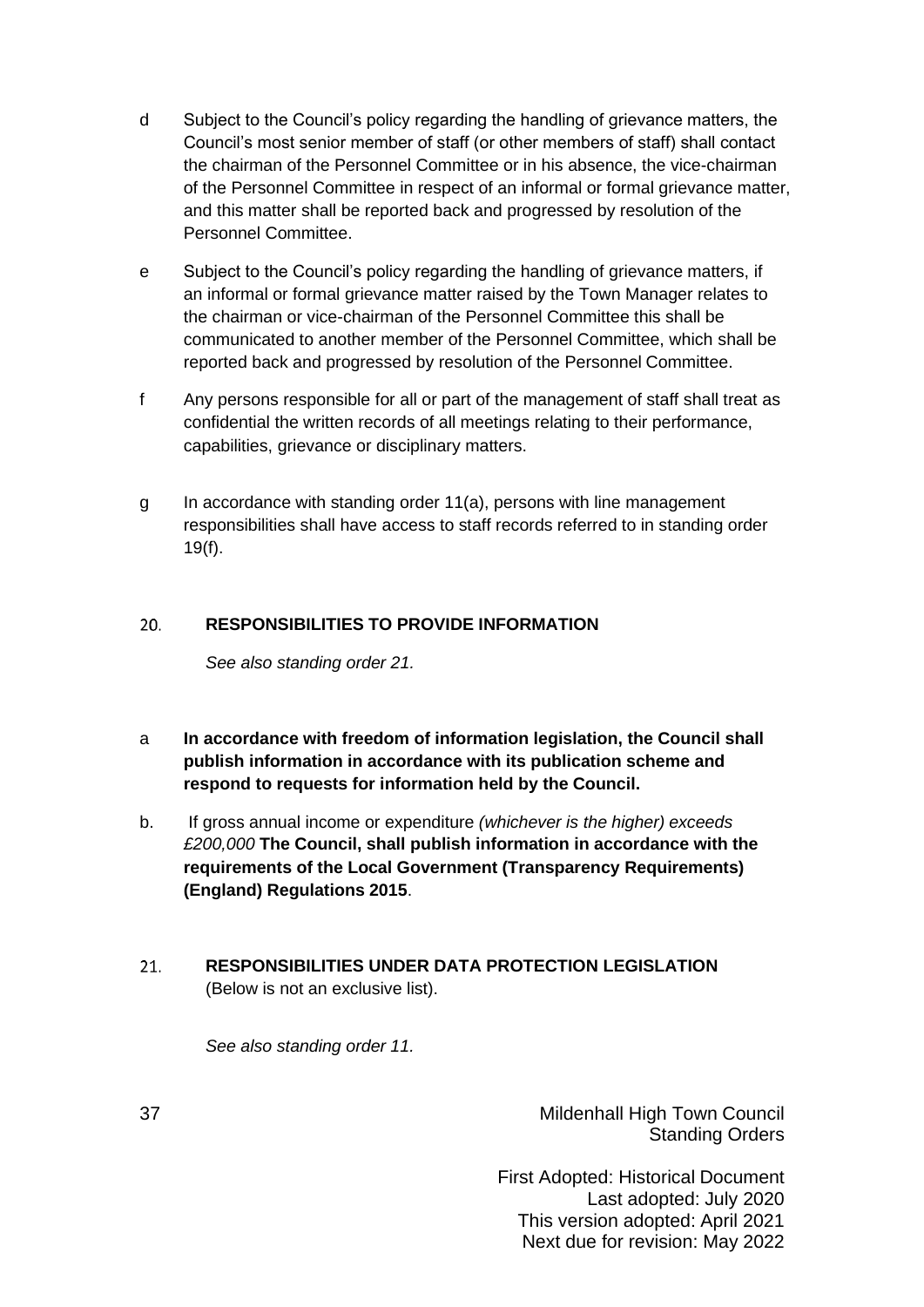- <span id="page-37-2"></span>a The Council may appoint a Data Protection Officer.
- **b The Council shall have policies and procedures in place to respond to an individual exercising statutory rights concerning his personal data.**
- **c The Council shall have a written policy in place for responding to and managing a personal data breach.**
- **d The Council shall keep a record of all personal data breaches comprising the facts relating to the personal data breach, its effects and the remedial action taken.**
- **e The Council shall ensure that information communicated in its privacy notice(s) is in an easily accessible and available form and kept up to date.**
- **f The Council shall maintain a written record of its processing activities.**

#### <span id="page-37-0"></span> $22.$ **RELATIONS WITH THE PRESS/MEDIA**

a Requests from the press or other media for an oral or written comment or statement from the Council, its councillors or staff shall be handled in accordance with the Council's policy in respect of dealing with the press and/or other media.

#### $23.$ **EXECUTION AND SEALING OF LEGAL DEEDS**

<span id="page-37-1"></span>*See also standing orders 15(b)(xii) and (xvii).*

a A legal deed shall not be executed on behalf of the Council unless authorised by a resolution.

**Subject to standing order 23(a), any two councillors may sign, on behalf of the Council, any deed required by law and the Proper Officer shall witness their signatures.**

38 Mildenhall High Town Council Standing Orders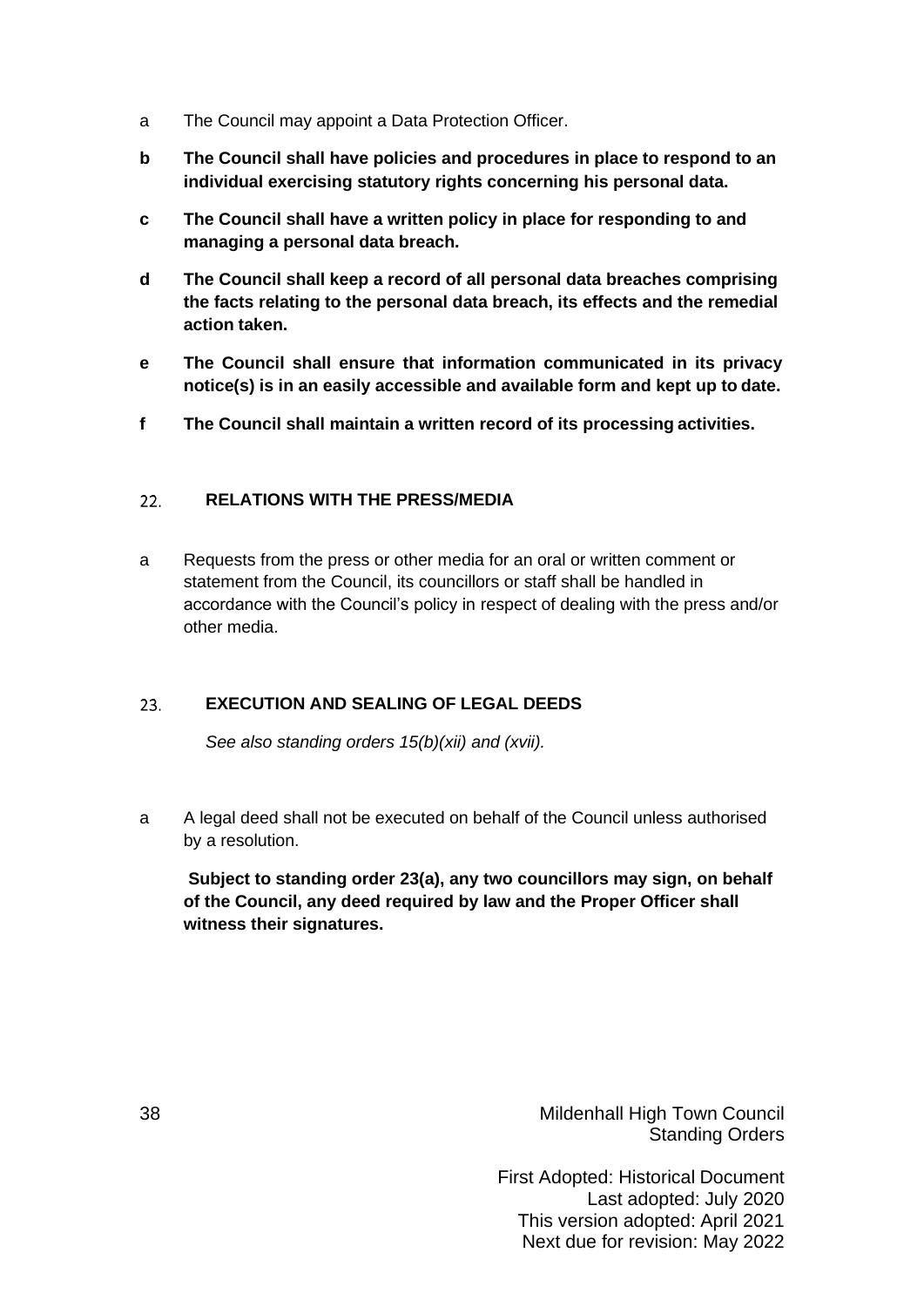#### **COMMUNICATING WITH DISTRICT AND COUNTY OR UNITARY**  24. **COUNCILLORS**

- a An invitation to attend a meeting of the Council shall be sent, together with the agenda, to the ward councillor(s) of the District and County Council OR Unitary Council representing the area of the Council.
- b Unless the Council determines otherwise, a copy of each letter sent to the District and County Council OR Unitary Council shall be sent to the ward councillor(s) representing the area of the Council.

#### <span id="page-38-0"></span> $25.$ **RESTRICTIONS ON COUNCILLOR ACTIVITIES**

- a. Unless duly authorised no councillor shall:
	- i. inspect any land and/or premises which the Council has a right or duty to inspect; or
	- ii. issue orders, instructions or directions.

b. Any Councillor who is not a member of a Committee may attend a meeting of that Committee as a member of the public.

c. The Chairman my permit any such Councillor to speak by suspending standing orders.

#### <span id="page-38-1"></span> $26.$ **STANDING ORDERS GENERALLY**

- a All or part of a standing order, except one that incorporates mandatory statutory or legal requirements, may be suspended by resolution in relation to the consideration of an item on the agenda for a meeting.
- b A motion to add to or vary or revoke one or more of the Council's standing orders, except one that incorporates mandatory statutory or legal requirements, shall be proposed by a special motion, the written notice by at least 2

39 Mildenhall High Town Council Standing Orders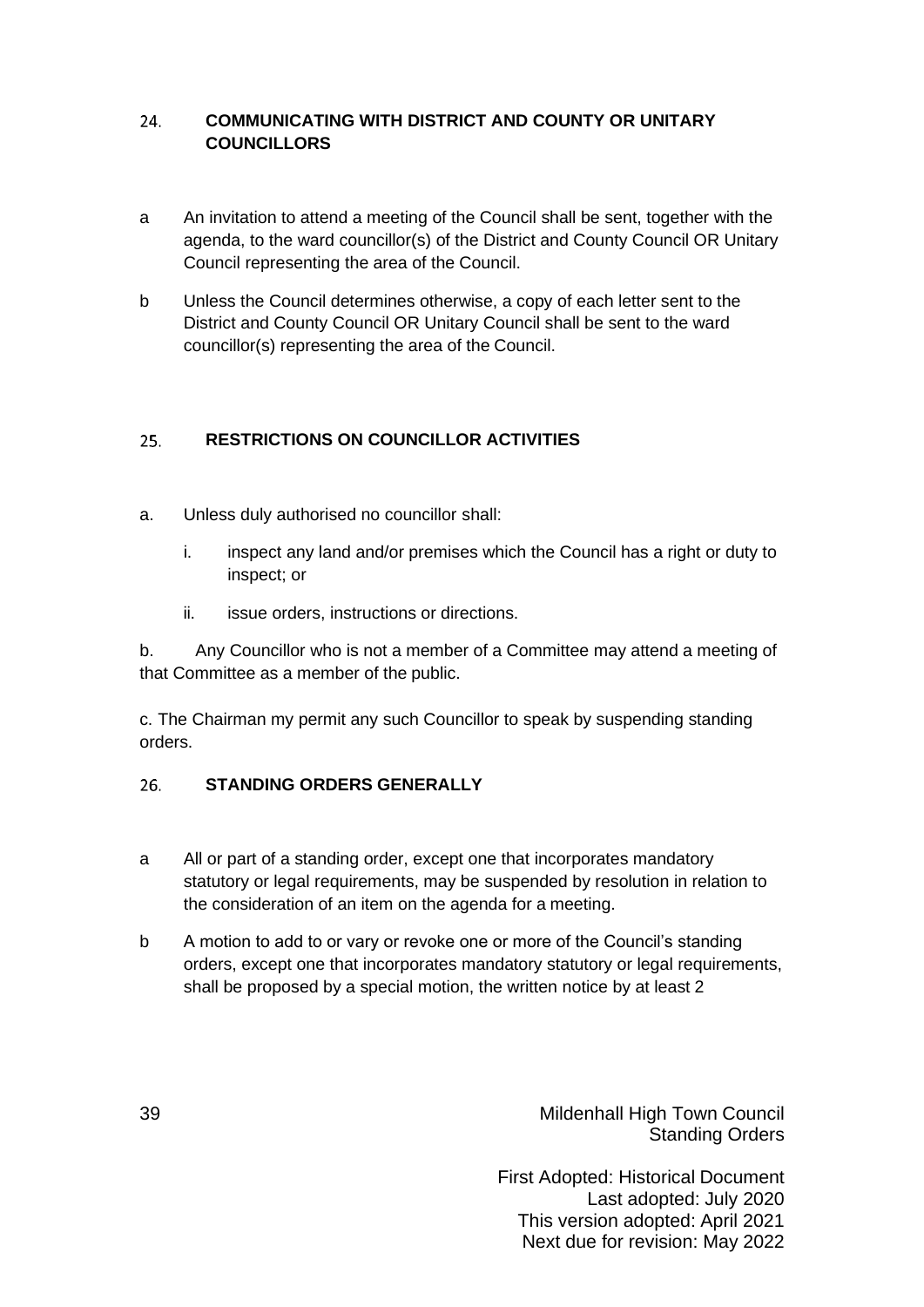councillors to be given to the Proper Officer in accordance with standing order 9.

- c The Proper Officer shall provide a copy of the Council's standing orders to a councillor as soon as possible.
- d The decision of the chairman of a meeting as to the application of standing orders at the meeting shall be final.

e Petitions may be received at ordinary meetings of the Council provided that the petition is received by the Proper Officer no later than mid-day five working days before the day of the meeting and is signed by at least 25 electors within the Town.

f Petitions may only be about a matter for which the Council has a responsibility or which affects the Town.

g Petitions will not be received by the Council which are in furtherance of a person's individual circumstances or which are about a matter where there is a right of appeal to the courts, a tribunal or government minister.

h A petition will not be received by the Council where the issue it concerns has been the subject of a petition in the last six months or a decision of the Council in the last six months.

i One signatory to the petition may speak on the petition for no more than 5 minutes.

j No discussion shall take place on the petition. A Councillor may move that the petition be referred to the next meeting or to a Committee or to another body. Once seconded, the motion will be voted on without discussion.

k No more than 5 petitions will be received at a meeting.

l Smoking (including vaping) is prohibited during any Council, Committee , sub-Committee or working group meeting.

#### $27.$ **PUBLIC QUESTIONS AND COMMENTS**

a Any resident within the Town may put a question or a comment to the meeting about a matter on an agenda.

b A resident seeking a response to a question at the meeting must give the Town Manager notice of the question no later than midday on the last working day before the meeting day.

40 Mildenhall High Town Council Standing Orders